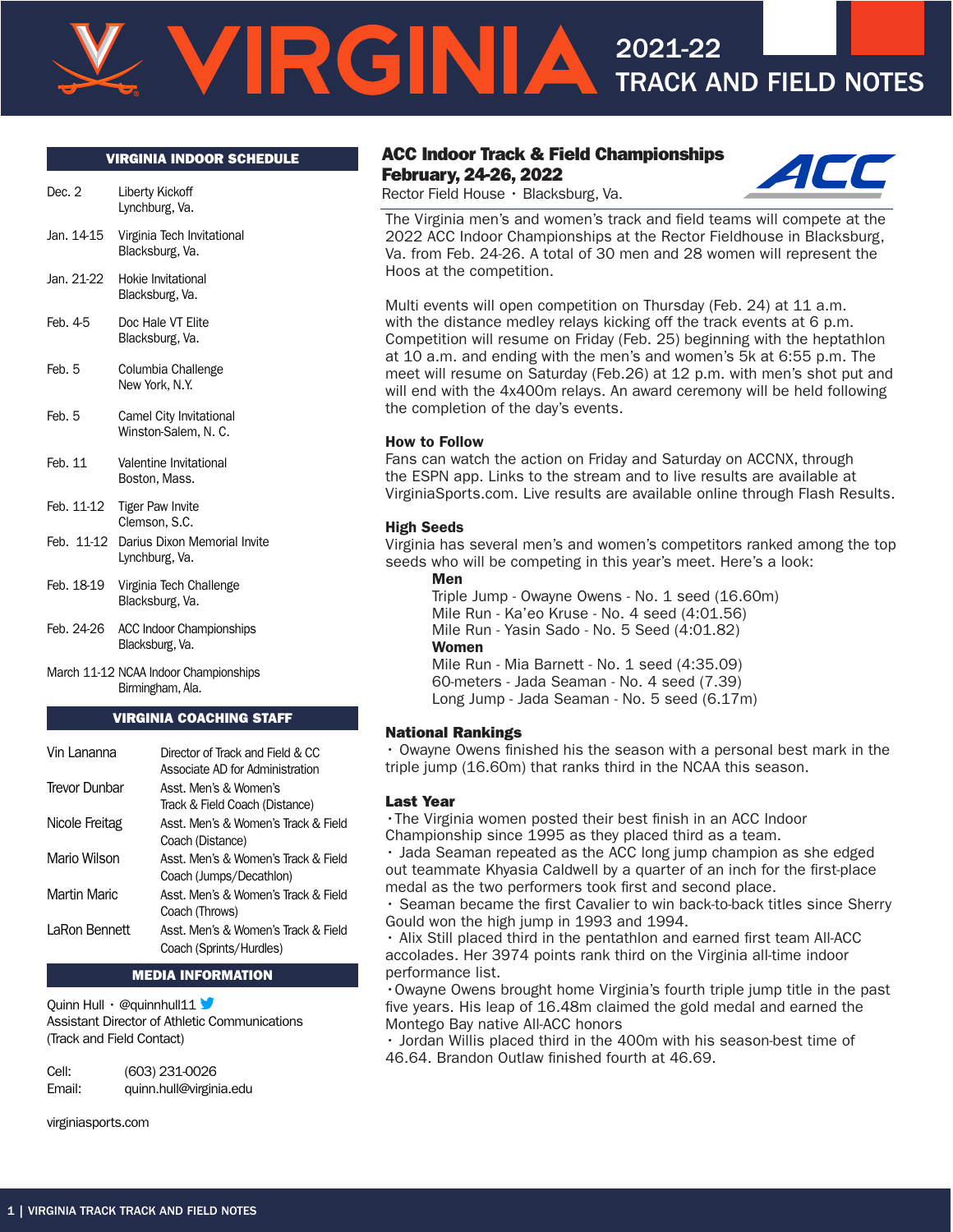# **IRGINIA** 2021-22 TRACK AND FIELD NOTES

#### VIRGINIA MEN'S COMPETITORS MENTIFORS MENTIFORS MENTIFORE SERVICE SUBSERVIATIONS MENTIFORE SERVICE SUBSERVIATIONS

| <b>Competitior</b>      | <b>Event</b>        | Date/Time             |
|-------------------------|---------------------|-----------------------|
| Kane Aldrich            | Pole Vault          | Saturday - 1 p.m.     |
| Rohan Asfaw             | 3,000m              | Saturday - 3:55 p.m.  |
|                         | 5000m               | Friday - 7:20 p.m.    |
| Liam Bellamy            | 800m                | Friday - 5:45 p.m.    |
| <b>Jackson Braddock</b> | Mile                | Friday - 2:10 p.m.    |
|                         | 3000m               | Saturday - 3:55 p.m.  |
| Nigal Davis             | 200m                | Friday - 6:30 p.m.    |
| Colin Duignan           | Pole Vault          | Saturday - 1 p.m.     |
| <b>Jack Eliason</b>     | 5000m               | Friday - 7:30 p.m.    |
| Jacob Hunter            | 3000m               | Saturday - 3:55 p.m.  |
| Derek Johnson           | 5000m               | Friday - 7:20 p.m.    |
| Jacob Kelly             | High Jump           | Friday - 12 p.m.      |
| <b>Tavares Kelly</b>    | 60 <sub>m</sub>     | Friday - 5:10 p.m.    |
|                         | 200m                | Friday - 6:30 p.m.    |
| Ka'eo Kruse             | Mile                | Friday - 2:10 p.m.    |
| Jacob Lemmon            | <b>Weight Throw</b> | Friday - 2 p.m.       |
| Kyle Mosteller          | Pole Vault          | Saturday - 1.p.m.     |
| Nathan Mountain         | Mile                | Friday - 2:10 p.m.    |
|                         | 3000m               | Saturday - 3:55 p.m.  |
| <b>Connor Murphy</b>    | 800m                | Friday - 5:45 p.m.    |
| Owayne Owens            | Long Jump           | Friday - 4:30 p.m.    |
|                         | Triple Jump         | Saturday - 3 p.m.     |
| Derek Pekar             | Heptathlon          | Thursday - 11 a.m.    |
| <b>Jay Pendarvis</b>    | 200 <sub>m</sub>    | Friday - 6:30 p.m.    |
| <b>Wes Porter</b>       | Mile                | Friday - 2:10 p.m.    |
|                         | 3000m               | Saturday - 3:55 p.m.  |
| Johnny Rogers           | 5000m               | Friday - 7:20 p.m.    |
| Claudio Romero          | <b>Shot Put</b>     | Saturday - 12:00 p.m. |
|                         | Weight Throw        | Friday - 2 p.m.       |
| Yasin Sado              | Mile                | Friday - 2:10 p.m.    |
|                         | 3000m               | Saturday - 3:55 p.m.  |
| Alex Sherman            | 400m                | Friday - 4:20 p.m.    |
| <b>Will Trent</b>       | 400m                | Friday- 4:20 p.m.     |
| Heldi Valikaj           | Long Jump           | Friday - 4:30 p.m     |
|                         | Triple Jump         | Saturday - 3 p.m.     |
| <b>Justin Wachtel</b>   | Mile                | Friday - 2:10 p.m.    |
| Jordan Willis           | 400m                | Friday - 4:20 p.m.    |
| Jeremiah Wilson         | 60m Hurdles         | Friday - 3:35 p.m.    |
| Davis Young             | 800m                | Friday - 5:45 p.m.    |

| Date/Time                               |
|-----------------------------------------|
| Saturday - 1 p.m.                       |
| Saturday - 3:55 p.m.                    |
| Friday - 7:20 p.m.                      |
| Friday - 5:45 p.m.                      |
| Friday - 2:10 p.m.                      |
| Saturday - 3:55 p.m.                    |
| Friday - 6:30 p.m.                      |
| Saturday - 1 p.m.                       |
| Friday - 7:30 p.m.                      |
| Saturday - 3:55 p.m.                    |
| Friday - 7:20 p.m.                      |
| Friday - 12 p.m.                        |
| Friday - 5:10 p.m.                      |
| Friday - 6:30 p.m.                      |
| Friday - 2:10 p.m.                      |
| Friday - 2 p.m.                         |
| Saturday - 1.p.m.                       |
| Friday - 2:10 p.m.                      |
| Saturday - 3:55 p.m.                    |
| Friday - 5:45 p.m.                      |
| Friday - 4:30 p.m.                      |
| Saturday - 3 p.m.                       |
| Thursday - 11 a.m.                      |
| Friday - 6:30 p.m.                      |
| Friday - 2:10 p.m.                      |
| Saturday - 3:55 p.m.                    |
| Friday - 7:20 p.m.                      |
| Saturday - 12:00 p.m.                   |
| Friday - 2 p.m.                         |
| Friday - 2:10 p.m.                      |
| Saturday - 3:55 p.m.                    |
| Friday - 4:20 p.m.<br>Friday- 4:20 p.m. |
| Friday - 4:30 p.m                       |
| Saturday - 3 p.m.                       |
| Friday - 2:10 p.m.                      |
| Friday - 4:20 p.m.                      |
| Friday - 3:35 p.m.                      |
|                                         |

| Paul Ereng    | 800m - 1989 NCAAs      |
|---------------|------------------------|
| Robby Andrews | 800m - 2010 NCAAs      |
| Henry Wynne   | Mile - 2016 NCAAs      |
| Jordan Scott  | Triple Jump-2019 NCAAs |

#### Men's ACC Indoor Champions

| 1954 | Ray Quillen             | HJ           |
|------|-------------------------|--------------|
| 1957 | Henry Davenport         | PV           |
| 1958 | Henry Davenport         | PV           |
|      | <b>Clarence Roberts</b> | PV           |
| 1968 | Mike Harvey             | IJ           |
| 1970 | Jim Shannon             | IJ           |
| 1972 | Kent Merritt            | 60y          |
|      | Virginia                | Mile Relay   |
| 1973 | Kent Merritt            | 60y          |
| 1975 | Keith Witherspoon       | TJ           |
| 1976 |                         | TJ           |
|      | Keith Witherspoon       |              |
| 1977 | <b>Greg Canty</b>       | 1000y        |
| 1978 | <b>Greg Canty</b>       | 1000y        |
|      | Virginia                | 2-Mile Relay |
| 1979 | <b>Greg Canty</b>       | 1000y        |
|      | Virginia                | 2-Mile Relay |
| 1980 | <b>Greg Canty</b>       | 1000y        |
| 1988 | Herman Moore            | HJ           |
| 1989 | Paul Ereng              | 800m         |
|      | Ben Kurgat              | 800m         |
| 1990 | Herman Moore            | HJ           |
| 1991 | Cornell Grayson         | TJ           |
|      | Ben Kurgat              | 800m         |
|      | Thom McKinney           | <b>SP</b>    |
| 1992 | Ben Kurgat              | 800m         |
| 1993 | Michael Murphy          | WT           |
| 1994 | Rob Cook                | 3000m        |
| 2005 | McGavock Dunbar         | 800m         |
| 2008 | Virginia                | <b>DMR</b>   |
| 2009 | Ryan Collins            | 5000m        |
| 2010 | Robby Andrews           | 800m         |
|      | <b>Ryan Collins</b>     | 5000m        |
|      | Virginia                | DMR          |
| 2011 | <b>Ryan Collins</b>     | 5000m        |
|      | Anthony Kostelac        | 800m         |
|      | Marcus Robinson         | TJ           |
| 2012 | Mark Amirault           | 5000m        |
|      | Marcus Robinson         | TJ           |
| 2015 | Payton Hazzard          | 400m         |
|      | <b>Filip Mihaljevic</b> | SP           |
|      | Jordan Young            | WT           |
|      | Virginia                | <b>DMR</b>   |
| 2016 |                         | SP           |
|      | <b>Filip Mihaljevic</b> | Mile         |
|      | Henry Wynne             |              |
|      | Virginia                | DMR          |
| 2017 | <b>Filip Mihaljevic</b> | SP           |
|      | <b>Jack Lint</b>        | Hept         |
|      | Jordan Scott            | TJ           |
|      | Jordan Young            | WT           |
| 2019 | Jordan Scott            | TJ           |
| 2020 | <b>Brenton Foster</b>   | HJ           |
|      | Derek Pekar             | Hept         |
|      | Jordan Scott            | TJ           |
|      | Sam Young               | PV           |
| 2021 | Owayne Owens            | ΤJ           |
|      |                         |              |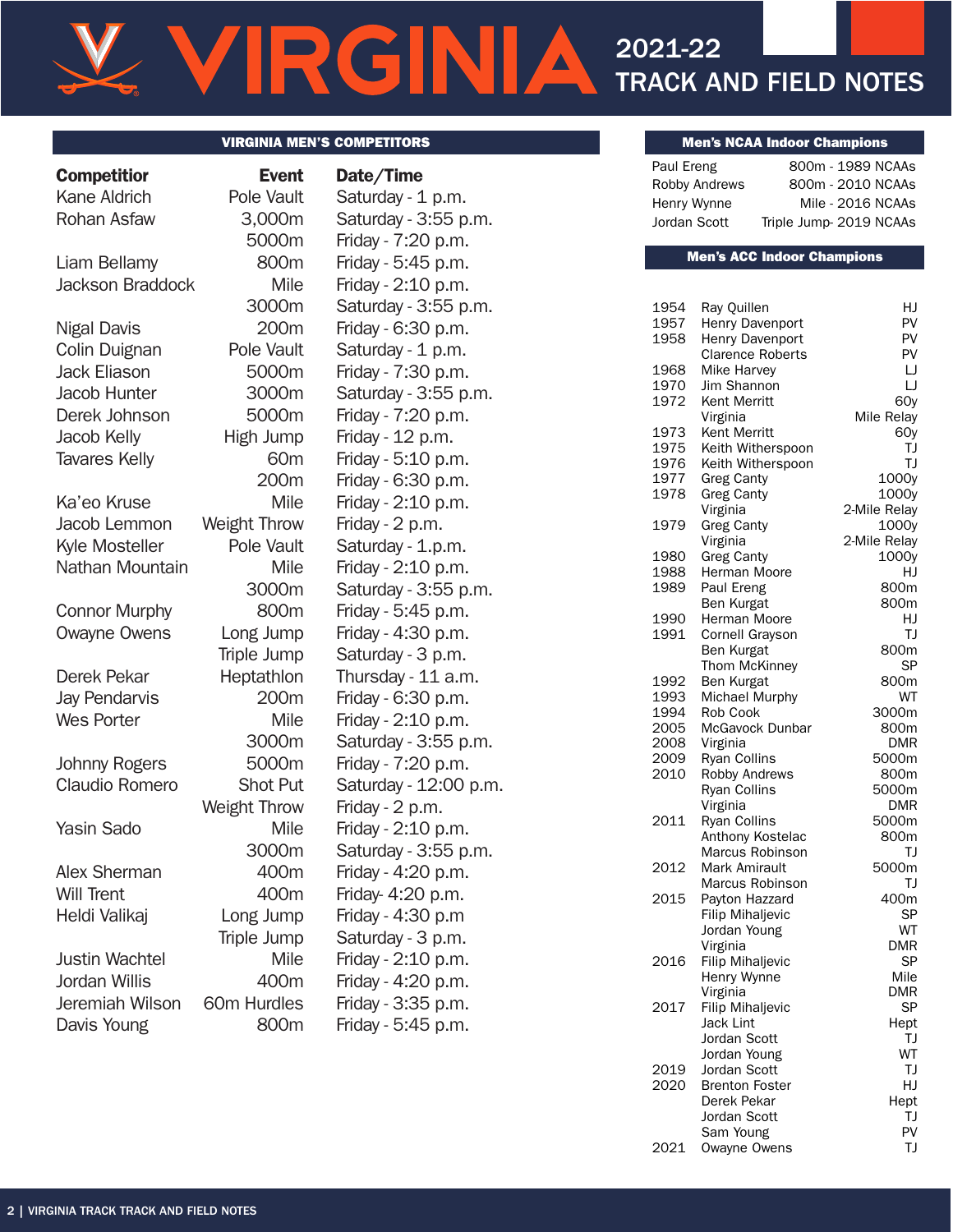# RGNIA 2021-22 TRACK AND FIELD NOTES

#### VIRGINIA WOMEN'S COMPETITORS

Emily Alexandru 400m Friday - 4 p.m. Ashley Anumba Shot Put Saturday - 2:30 p.m. Margot Appleton Mile Friday - 1:40 p.m. Trina Barcarola Pole Vault Friday - 5 p.m. Mia Barnett Mile Friday - 1:40 p.m. Claire Frazier Bolton 800m Friday - 5:30 p.m. Kayla Bonnick 60m Friday - 4:55 p.m. Abby Comella 400m Friday - 4 p.m. Sydney Coppolino 800m Friday - 5:30 p.m. Caroline Dannenbaum Pole Vault Friday - 5 p.m. Maria Deaviz Shot Put Saturday - 2:30 p.m. Ellie Desmond Mile Friday - 1:40 p.m. Bex Hawkins High Jump Friday - 6:45 p.m. Morgan Johnson Shot Put Saturday - 2:30 p.m. Taylor Jones Mile Friday - 1:40 p.m. Riley Larsen Pole Vault Friday - 5 p.m. Helena Lindsay 3000m Saturday - 2:30 p.m. Maya Maloney Pole Vault Friday - 5 p.m. Anzhelika Parenchuk 800m Friday - 5:30 p.m. Jada Pierre 60m Friday - 4:55 p.m. Janae Profit Shot Put Saturday - 2:30 p.m. Gabriella Recce Pole Vault Friday - 5 p.m. Zoe Rice **Long Jump** Friday - 1 p.m. Alahna Sabbakhan 800m Friday - 5:30 p.m. Kaiya Saunders Shot Put Saturday - 2:30 p.m. Jada Seaman 60m Friday - 4:55 p.m. Keara Seasholtz 800m Friday - 5:30 p.m.

# Competitor Event Date/Time

3000m Saturday - 3:20 p.m. 3000m Saturday - 3:20 p.m. 200m Friday - 6:05 p.m. 3000m Saturday - 3:20 p.m. Weight Throw Friday - 5 p.m. 3000m Saturday- 2:30 p.m. 5000m Friday - 6:55 p.m. Weight Throw Friday - 5 p.m. Triple Jump Saturday - 12 p.m. 200m Friday - 6:05 p.m. Long Jump Friday - 1 p.m. Alix Still **Pentathlon** Thursday 11 a.m.

### Women's NCAA Indoor Champions

| Aileen O'Conner | 5000m - 1981 AIAW                                  |
|-----------------|----------------------------------------------------|
| Jill Haworth    | 1500m - 1981 AIAW                                  |
| Virginia        | <b>DMR - 1982 AIAW</b>                             |
|                 | (Linda Nicholson, Karen Hatchett, Lisa Welch, Jill |
| Haworth)        |                                                    |

#### Women's ACC Indoor Champions

| 1987 | Sonya Fridy              | 60y          |
|------|--------------------------|--------------|
|      | Michelle Rowen           | Mile         |
|      | Virginia                 | Mile Relay   |
|      | LaTanya Wynn             | ΤJ           |
| 1988 | Robin Landes             | HJ           |
|      | Latanya Wynn             | TJ           |
| 1989 | Dana Boone               | IJ           |
| 1990 | <b>Claire Forbes</b>     | Mile         |
|      | <b>Claire Forbes</b>     | 3000m        |
| 1991 | Kelly Bodiford           | SP           |
| 1992 | <b>Claire Forbes</b>     | 3000m        |
|      | Virginia                 | 2-Mile Relay |
| 1993 | <b>Sherry Gould</b>      | HJ           |
| 1994 | Sherry Gould             | HJ           |
| 1995 | Rebecca Grube            | IJ           |
| 1996 | Lauren Connolly          | WT           |
| 1997 | Virginia                 | <b>DMR</b>   |
| 2001 | Naccole Guinn            | IJ           |
| 2003 | Kiamesha Otev            | IJ           |
| 2010 | Maureen Laffan           | <b>SP</b>    |
|      | Virginia                 | <b>DMR</b>   |
| 2011 | Virginia                 | <b>DMR</b>   |
| 2012 | <b>Pearl Bickersteth</b> | HJ           |
| 2014 | Jordan Lavender          | 400m         |
| 2016 | Iona Lake                | Mile         |
| 2020 | Jada Seaman              | IJ           |
| 2021 | Jada Seaman              | IJ           |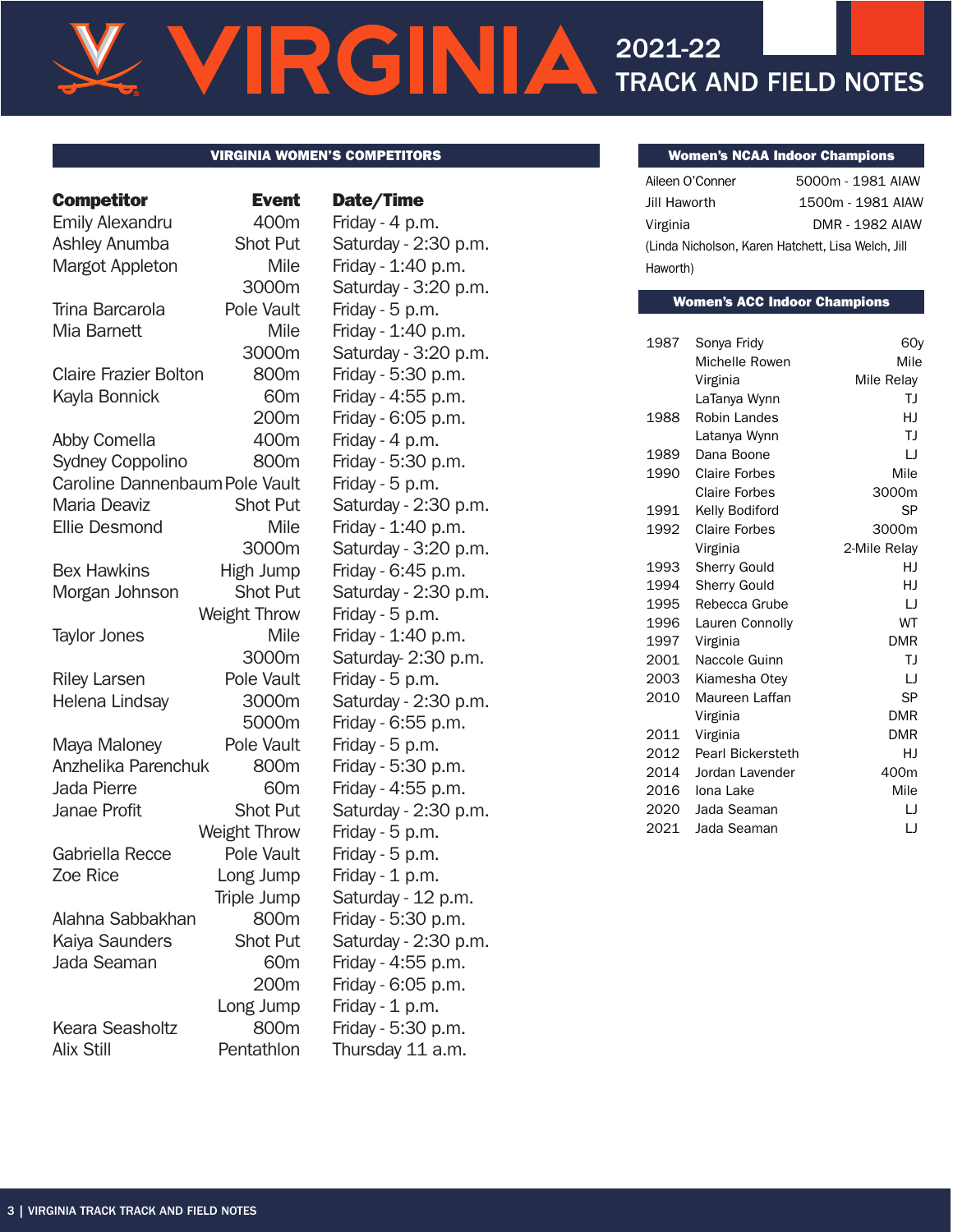# $\triangle$ 2021-22 TRACK AND FIELD NOTES

| <b>WOMEN'S 60 METERS</b>    | <b>TIME</b>  |
|-----------------------------|--------------|
| Jada Seaman                 | 7.39         |
| Kavla Bonnick               | 7.44         |
| Jada Pierre<br>Tara 7eni    | 7.57<br>7.93 |
|                             |              |
| <b>WOMEN'S 200 METERS</b>   | <b>TIME</b>  |
| Jada Seaman                 | 23.82        |
| Kavla Bonnick               | 25.06        |
| Jada Pierre                 | 25.72        |
| <b>WOMEN'S 400 METERS</b>   | <b>TIME</b>  |
| <b>Emily Alexandru</b>      | 56.58        |
| Anzhelica Parenchuk         | 56.95        |
| Abby Comella                | 58.14        |
| <b>WOMEN'S 800 METERS</b>   | <b>TIME</b>  |
| Alahna Sabbakhan            | 2:08.20      |
| Claire Frazier Bolton       | 2:10.68      |
| Keara Seasholtz             | 2:10.70      |
| Ellie Desmond               | 2:14.10      |
| Sydney Coppolino            | 2:15.65      |
| <b>WOMEN'S 1,000 METERS</b> | <b>TIME</b>  |
| <b>Fllie Desmond</b>        | 2:53.74      |
| <b>WOMEN'S MILE</b>         | <b>TIME</b>  |
| Mia Barnett                 | 4:35.09      |
| Margot Appleton             | 4:45.35      |
| Taylor Jones                | 4:50.75      |
| Helena Lindsay              | 4:52.16      |
| <b>Fllie Desmond</b>        | 4:55.73      |

|                        | <b>WOMEN'S 2022 TOP INDOOR PERFORMANCES</b> |                            |                |
|------------------------|---------------------------------------------|----------------------------|----------------|
| <b>TIME</b>            | <b>WOMEN'S 3000 METERS</b>                  | <b>TIME</b>                | *Alix Sti      |
| 7.39                   | Helena Lindsay                              | 9:27.53                    | Zoe Rice       |
| 7.44                   | Veronic Boire                               | 9:34.79                    | Gabriella      |
| 7.57                   | <b>Taylor Jones</b>                         | 9:53.75                    | Tara Zen       |
| 7.93                   | Liza Neely                                  | 10:22.19                   |                |
|                        | Lila Fenner                                 | 10:41.39                   | <b>WOMEN</b>   |
| <b>TIME</b>            |                                             |                            | Zoe Rice       |
| 23.82                  | <b>WOMEN'S 5000 METERS</b>                  | <b>TIME</b>                | Nadia Sa       |
| 25.06                  | Margot Appleton                             | 16:49.45                   | <b>WOMEN</b>   |
| 25.72                  | Helena Lindsay                              | 17:01.24                   | Maria De       |
| <b>TIME</b>            | <b>WOMEN'S GOM HURDLES</b>                  | <b>TIME</b>                | Ashley A       |
| 56.58                  | Alix Still                                  | 8.69                       | Kaiya Sa       |
| 56.95                  | Jada Pierre                                 | 8.74                       | Morgan         |
| 58.14                  | Nadia Saunders                              | 8.87                       | Janae Pr       |
|                        | Zoe Rice                                    | 8.93                       | <b>WOMEN</b>   |
| <b>TIME</b>            | Trina Barcarola                             | 8.94                       | Morgan         |
| 2:08.20                |                                             |                            | Maria De       |
| 2:10.68                | <b>WOMEN'S HIGH JUMP</b>                    | <b>MARK</b>                | Janae Pr       |
| 2:10.70                | <b>Bex Hawkins</b>                          | 1.77m                      |                |
| 2:14.10                | *Alix Still                                 | 1.66m                      | <b>PENTATI</b> |
| 2:15.65                |                                             |                            | Alix Still     |
|                        | <b>WOMEN'S POLE VAULT</b>                   | <b>MARK</b>                | <b>WOMEN</b>   |
| <b>TIME</b><br>2:53.74 | Trina Barcarola                             | 4.00m                      | Appletor       |
|                        | Maya Maloney<br>Gabriella Recce             | 3.94m<br>3.92 <sub>m</sub> | Sabbakh        |
| <b>TIME</b>            | Caroline Dannenbaum                         | 3.80m                      | 4x400m         |
| 4:35.09                | <b>Riley Larsen</b>                         | 3.80m                      | Parench        |
| 4:45.35                |                                             |                            | Alexandr       |
| 4:50.75                | <b>WOMEN'S LONG JUMP</b>                    | <b>MARK</b>                |                |
| 4:52.16                | Jada Seaman                                 | 6.17m                      | * Multis       |
| 4.5573                 |                                             |                            |                |

| ANG <del>t</del> o                                                                                           |                                                               |
|--------------------------------------------------------------------------------------------------------------|---------------------------------------------------------------|
| *Alix Still<br>Zoe Rice<br>Gabriella Recce<br>Tara Zeni                                                      | 5.86m<br>5.68m<br>5.63m<br>5.52m                              |
| <b>WOMEN'S TRIPLE JUMP</b><br>Zoe Rice<br>Nadia Saunders                                                     | <b>MARK</b><br>12.15m<br>11.76m                               |
| <b>WOMEN'S SHOT PUT</b><br>Maria Deaviz<br>Ashley Anumba<br>Kaiya Saunders<br>Morgan Johnson<br>Janae Profit | <b>MARK</b><br>16.42m<br>15.27m<br>15.12m<br>14.67m<br>14.16m |
| WOMEN'S WEIGHT THROW<br>Morgan Johnson<br>Maria Deaviz<br>Janae Profit                                       | MARK<br>16.35m<br>16.16m<br>15.64m                            |
| <b>PENTATHLON</b><br>Alix Still                                                                              | <b>SCORE</b><br>3849                                          |
| <b>WOMEN'S DMR</b><br>Appleton, Seaman,<br>Sabbakhan, Barnett                                                | <b>TIME</b><br>11:07.12                                       |
| 4x400m<br>Parenchuck, Seasholtz<br>Alexandru, Sabbakhan                                                      | <b>TIME</b><br>3:46.61                                        |
|                                                                                                              |                                                               |

\* Multis Athlete

\* Multis athlete

# MEN'S 2022 TOP INDOOR PERFORMANCES

| <b>MEN'S 60 METERS</b>    | <b>TIME</b> | <b>Jackson Braddock</b>  | 4:03.76     |
|---------------------------|-------------|--------------------------|-------------|
| <b>Tavares Kelly</b>      | 6.92        |                          |             |
| Jay Pendarvis             | 6.98        | <b>MEN'S 3000 METERS</b> | <b>TIME</b> |
| Nigal Davis               | 7.08        | Wes Porter               | 7:56.81     |
| Jerlan Fish               | 7.16        | Rohan Asfaw              | 7:58.14     |
|                           |             | Yasin Sado               | 8:02.75     |
| <b>MEN'S 200 METERS</b>   | <b>TIME</b> | Nathan Mountain          | 8:10.22     |
| Jordan Willis             | 21.57       | Jacob Hunter             | 8:11.35     |
| Jay Pendarvis             | 21.61       |                          |             |
| Alex Sherman              | 22.00       | <b>MEN'S 5000 METERS</b> | <b>TIME</b> |
| Nigal Davis               | 22.36       | Rohan Asfaw              | 14:01.85    |
| <b>Tavares Kelly</b>      | 22.45       | Derek Johnson            | 14:12.08    |
|                           |             | Ka'eo Kruse              | 14:25.15    |
| <b>MEN'S 400 METERS</b>   | <b>TIME</b> | Jackson Braddock         | 14:40.46    |
| Jordan Willis             | 47.12       |                          |             |
| Alex Sherman              | 48.48       | <b>MEN'S 60M HURDLES</b> | <b>TIME</b> |
| Jay Pendarvis             | 48.88       | Jeremiah Wilson          | 8.30        |
| Nigal Davis               | 50.13       |                          |             |
| Will Trent                | 50.15       | <b>MEN'S HIGH JUMP</b>   | <b>MARK</b> |
|                           |             | Jacob Kelly              | 2.08m       |
| <b>MEN'S 800 METERS</b>   | <b>TIME</b> |                          |             |
| Liam Bellamy              | 1:50.74     | <b>MEN'S POLE VAULT</b>  | <b>MARK</b> |
| <b>Connor Murphy</b>      | 1:51.73     | Colin Duignan            | 5.00m       |
| Davis Young               | 1:54.11     | Kane Aldrich             | 4.80m       |
|                           |             | Kyle Mosteller           | 4.65m       |
| <b>MEN'S 1,000 METERS</b> | <b>TIME</b> |                          |             |
| Will Baginski             | 2:25.06     | <b>MEN'S LONG JUMP</b>   | <b>MARK</b> |
|                           |             | Owayne Owens             | 7.40m       |
| <b>MEN'S MILE</b>         | <b>TIME</b> | Heldi Valikaj            | 7.22m       |
| Ka'eo Kruse               | 4:01.56     | Ayende Watson            | 7.02m       |
| Wes Porter                | 4:01.82     |                          |             |
| Yasin Sado                | 4:02.70     |                          |             |

| <b>MEN'S TRIPLE JUMP</b>              | <b>MARK</b>  |
|---------------------------------------|--------------|
| <b>Owayne Owens</b>                   | 16.60m       |
| Heldi Valikaj                         | 14.86m       |
| Ayende Watson                         | 14 46m       |
| Dejon Mayo                            | 14.21m       |
| <b>MEN'S SHOT PUT</b>                 | <b>MARK</b>  |
| Claudio Romero                        | 18.29m       |
| Luke Smith                            | 12.67m       |
|                                       |              |
| <b>MEN'S WEIGHT THROW</b>             | <b>MARK</b>  |
| Jacob Lemmon                          | 19.83m       |
| <b>HEPTATHLON</b>                     | <b>SCORE</b> |
|                                       |              |
| <b>MEN'S DMR</b>                      | <b>TIME</b>  |
| Sado, Willis, Murphy,                 | $9:30.51*$   |
| Porter                                |              |
| * Converted from flat to banked track |              |
| (9:38.25 - Flat)                      |              |
|                                       |              |
| 4X400M                                | TIME         |
| Sherman, Willis                       | 3:11.64      |
| Davis, Pendarvis                      |              |

Nathan Moutain

Yasin Sado 4:02.70<br>Nathan Moutain 4:03.27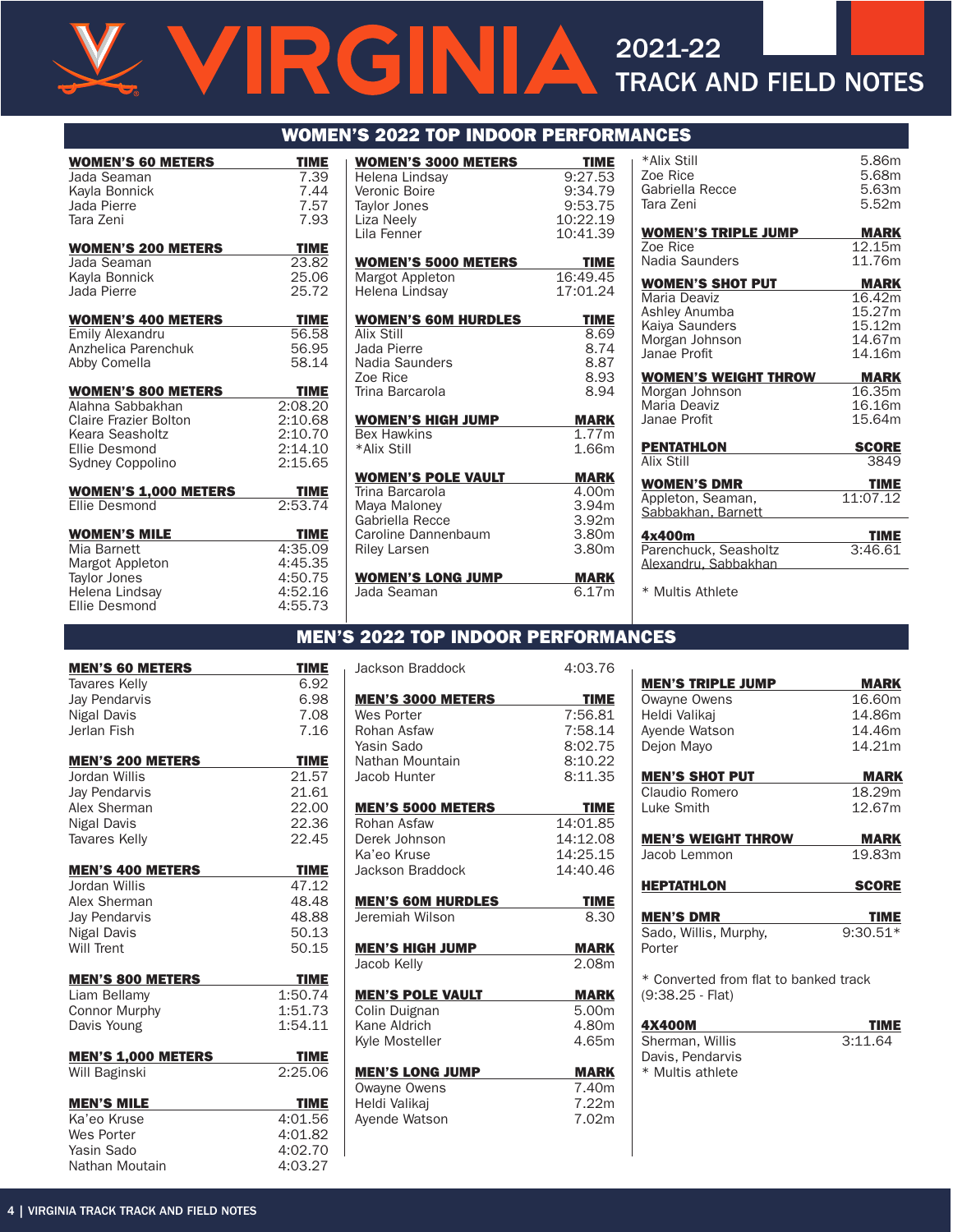# V VIRGINIA 2021-22

## **VIRGINIA INDOOR WOMEN'S RECORDS**

| <b>Event</b> | <b>Name</b>                                                       | <b>Time/Mark</b> | <b>Date</b> |
|--------------|-------------------------------------------------------------------|------------------|-------------|
|              |                                                                   |                  |             |
|              |                                                                   |                  |             |
|              |                                                                   |                  |             |
|              |                                                                   |                  |             |
|              |                                                                   |                  |             |
|              |                                                                   |                  |             |
|              |                                                                   |                  |             |
|              |                                                                   |                  |             |
|              |                                                                   |                  |             |
|              | Distance Medley Relay  Gay, Smith, Harper, Garcia  10:59.33  2011 |                  |             |
|              |                                                                   |                  |             |
|              |                                                                   |                  |             |
|              |                                                                   |                  |             |
|              |                                                                   |                  |             |
|              |                                                                   |                  |             |
|              |                                                                   |                  |             |
|              |                                                                   |                  |             |

# **VIRGINIA INDOOR MEN'S RECORDS**

| <b>Event</b> | <b>Name</b>                                                        | Time/Mark | <b>Date</b> |
|--------------|--------------------------------------------------------------------|-----------|-------------|
|              |                                                                    |           |             |
|              |                                                                    |           |             |
|              |                                                                    |           |             |
|              |                                                                    |           |             |
|              |                                                                    |           |             |
|              |                                                                    |           |             |
|              |                                                                    |           |             |
|              |                                                                    |           |             |
|              | 4x400-meter relay  Willis, Shirley, Dixon, Outlaw 3:11.76  2018    |           |             |
|              | Distance medley relay  Jesien, Paschal, Roller, Taye 9:29.86  2009 |           |             |
|              |                                                                    |           |             |
|              |                                                                    |           |             |
|              |                                                                    |           |             |
|              |                                                                    |           |             |
| Triple Jump  |                                                                    |           |             |
|              |                                                                    |           |             |
|              |                                                                    |           |             |
|              |                                                                    |           |             |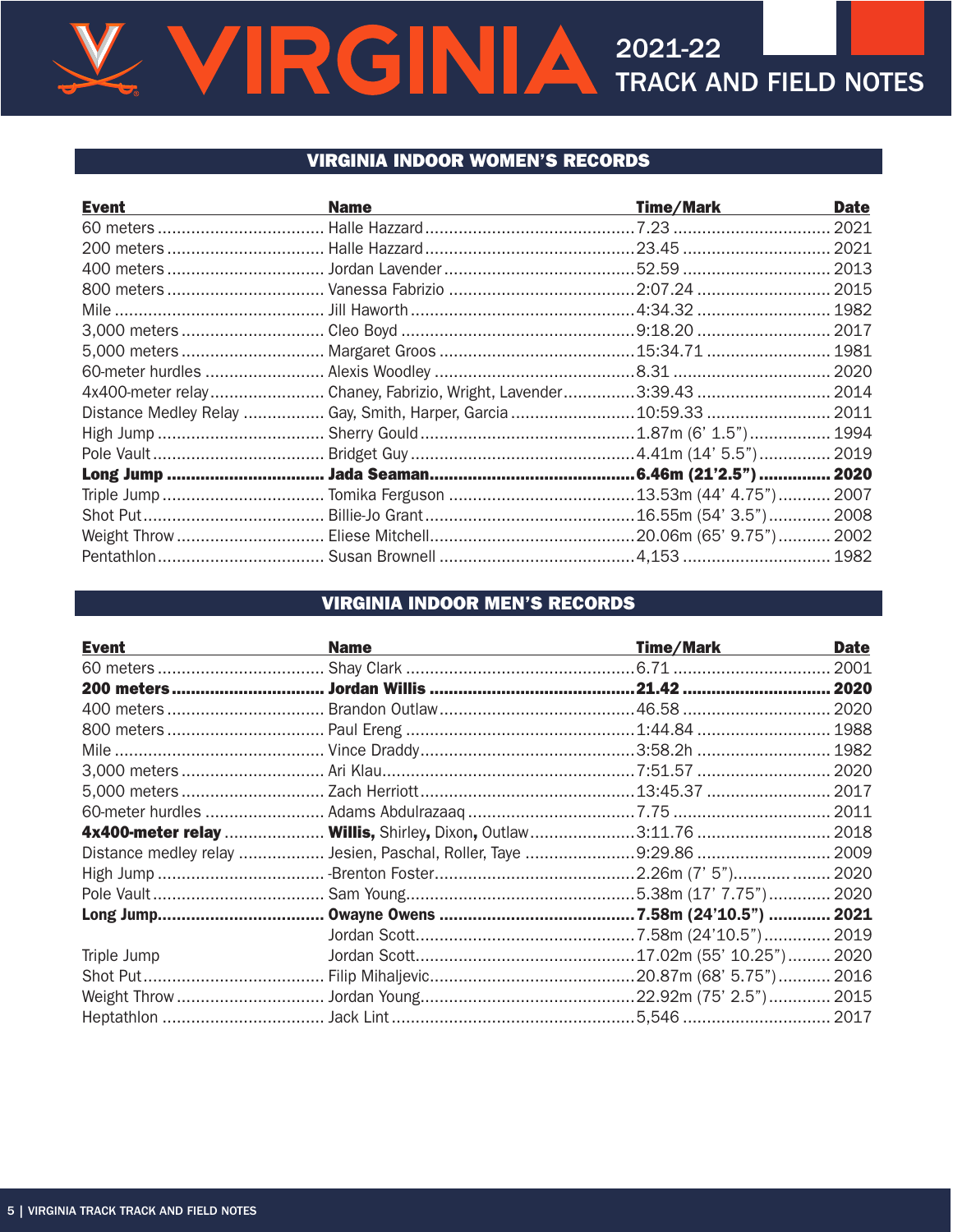### ACC WOMEN'S INDOOR CHAMPIONSHIP MEET RECORDS

| <b>Event</b>          | <b>Name</b>                                           | <b>Time/Mark</b>      | <b>Date</b> |
|-----------------------|-------------------------------------------------------|-----------------------|-------------|
|                       |                                                       |                       | 2000        |
| 60m hurdles           | Brianna Rollins, Clemson 2013                         |                       | 2013        |
|                       |                                                       |                       | 2020        |
|                       |                                                       |                       | 2017        |
|                       |                                                       |                       | 2021        |
|                       |                                                       |                       | . 2017      |
|                       |                                                       |                       |             |
|                       |                                                       |                       |             |
|                       |                                                       |                       |             |
| Distance Medley Relay |                                                       |                       |             |
|                       | Chaunte Howard, Georgia Tech  1.90m (6'2.75")2004     |                       |             |
|                       | Kierra Foster, Maryland                               | 6.60m (21'8")2006     |             |
|                       | Kim Williams, Florida State                           | 14.23m (46'8.25")2010 |             |
|                       |                                                       |                       |             |
|                       | Laura Gerraughty, North Carolina  18.87m (61'11")2006 |                       |             |
|                       |                                                       |                       |             |
|                       |                                                       |                       |             |

## ACC MEN'S INDOOR CHAMPIONSHIP MEET RECORDS

| <b>Event</b> | <b>Name</b>                                                       | <b>Time/Mark</b> | <b>Date</b> |
|--------------|-------------------------------------------------------------------|------------------|-------------|
|              |                                                                   |                  | 2009        |
|              |                                                                   |                  | 2020        |
|              | 200 meters  Shawn Crawford, Clemson 20.43                         |                  | 2000        |
|              |                                                                   |                  | . 2021      |
|              |                                                                   |                  | 2017        |
|              |                                                                   |                  | . 2020      |
|              |                                                                   |                  |             |
|              | 5,000 meters  Antonio Lopez Segura, Virginia Tech  13:49.86  2021 |                  |             |
|              |                                                                   |                  |             |
|              |                                                                   |                  |             |
|              |                                                                   |                  |             |
|              |                                                                   |                  |             |
|              |                                                                   |                  |             |
|              |                                                                   |                  |             |
|              |                                                                   |                  |             |
|              |                                                                   |                  |             |
|              |                                                                   |                  |             |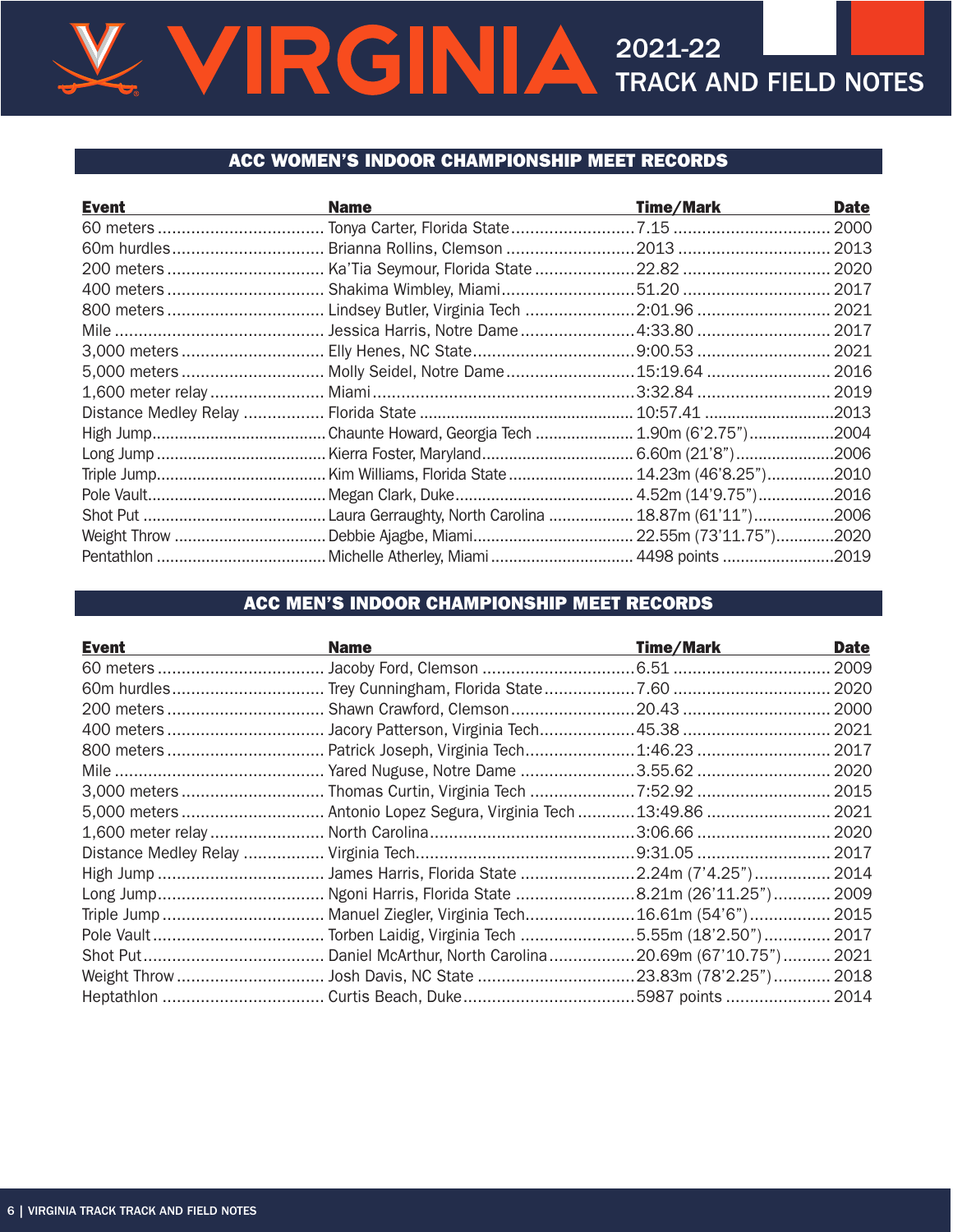### MEN'S ALL-TIME INDOOR PERFORMANCE LIST

#### 60 METERS

| 9. Adams Abdulrazaag 6.94  '11 |  |
|--------------------------------|--|
|                                |  |

#### 200 METERS

|    | 3. Jay Pendarvis  21.61  '22     |  |
|----|----------------------------------|--|
|    |                                  |  |
|    |                                  |  |
|    | Payton Hazzard 21.78  '14        |  |
|    |                                  |  |
| 8. |                                  |  |
|    | 9. Kellen Blassingame 21.85  '06 |  |
|    | 10. Brandon Outlaw 21.89  '20    |  |

#### 400 METERS

| 1. Brandon Outlaw 46.58  '20     |  |
|----------------------------------|--|
|                                  |  |
|                                  |  |
| 4. Kellen Blassingame 46.73  '06 |  |
|                                  |  |
|                                  |  |
|                                  |  |
|                                  |  |
|                                  |  |
| 10. Jav Pendarvis 48.10  '21     |  |
|                                  |  |

#### 800 METERS

| 3. |                               |                                |  |
|----|-------------------------------|--------------------------------|--|
|    |                               |                                |  |
|    |                               |                                |  |
|    |                               |                                |  |
|    |                               | Anthony Kostelac  1:49.24  '11 |  |
|    | 8. Lance Roller  1:49.47  '10 |                                |  |
|    |                               |                                |  |
|    | 10. Conor Murphy 1:49.91  '21 |                                |  |

#### MILE

|             | 1. Vince Draddy  3:58.2h  '82 |  |
|-------------|-------------------------------|--|
|             | 2. Henry Wynne 3:58.74  '16   |  |
|             |                               |  |
| $4_{\cdot}$ | Mike Marsella3:59.97  '15     |  |
| 5.          | Ka'eo Kruse 4:01.56  '22      |  |
| 6.          | Wes Porter 4:01.82  '22       |  |
| 7.          |                               |  |
| 8.          |                               |  |
|             | Yasin Sado  4:02.70  '22      |  |
|             |                               |  |
|             | 10. Kris Herdt4:02.92 '87     |  |
|             |                               |  |

| <b>3000 METERS</b>                 |  |
|------------------------------------|--|
| 1. Ari Klau        7:51.57     '20 |  |
| 2. Henry Wynne 7:53.89  '16        |  |
|                                    |  |
|                                    |  |
|                                    |  |
| 6. Wes Porter7:56.81 '22           |  |
|                                    |  |
| 8. Emil Heineking7:58.36  '11      |  |
| 9. Kyle King8:00.23 '15            |  |
|                                    |  |

#### 5000 METERS

| 1. Zach Herriott 13:45.37  '17        |  |
|---------------------------------------|--|
| 2. Ryan Collins 13:46.41  '10         |  |
| 3. Chase Weaverling 13:54.39  '17     |  |
| 4. Brent Demarest  13:56.03  '17      |  |
| 5. Thomas Madden13:57.01 '15          |  |
|                                       |  |
| 7. Rohan Asfaw14:01.85 '22            |  |
|                                       |  |
|                                       |  |
| 10. Ari Klau         14:03.31      19 |  |

#### 60 HURDLES

|    | Emmanuel Jackson 8.03  '19 |  |
|----|----------------------------|--|
| 8. |                            |  |
|    |                            |  |
|    |                            |  |

#### HIGH JUMP

| 1.                    | <b>Brenton Foster </b> 2.26m (7'5")  '20 |
|-----------------------|------------------------------------------|
| $\mathcal{D}_{\cdot}$ | Herman Moore 2.21m (7' 3")  '90          |
| 3.                    | Greg Nelson  2.14m (7' 0.25")  '10       |
| 4.                    | Greg Byers  2.13m (6'11.75) '82          |
|                       | Trey Causey 2.13m (6'11.75") '19         |
| 6.                    | Bob Lund  2.09m (6' 10.25")  '93         |
| 7 <sub>1</sub>        | Mike Riso 2.08m (6' 10")  '02            |
|                       | Kevin Jackson 2.08m (6' 10")  '77        |
|                       | Jacob Kelly  2.08m (6'9.75") '22         |
| 9.                    | David Sullivan 2.05m (6' 8.75")  '06     |
|                       | Arthur Gennari  2.05m (6' 8.75")  '08    |
|                       |                                          |
|                       | Tommy DeVita 2.05m (6' 8.75")  '13       |
|                       |                                          |

#### POLE VAULT

|     | Sam Young 5.38m (17' 7.75) '20             |  |  |
|-----|--------------------------------------------|--|--|
| 1.  | David Sullivan 5.30m (17' 4.75")  '05      |  |  |
| 2.  | Brian Shafer  5.20m (17' 0.75")  '93       |  |  |
|     | Jeff Jernigan 5.10m (16' 8.75) '17         |  |  |
| 5.  | Tommy Cooke  5.05m (16' 6.75")  '95        |  |  |
| 6.  | Kane Aldrich 5.02m (16' 5.5") '21          |  |  |
|     | 7. Matt Armentrout  5.01m (16' 5.25")  '13 |  |  |
| 8.  | Colin Duignan  5.00m (16'4.75)  '22        |  |  |
|     |                                            |  |  |
| 9.  | Danny Thompson  4.98m (16' 4")  '81        |  |  |
| 10. | Colin Duignan  4.92m (16' 0.75") '21       |  |  |
|     |                                            |  |  |

|     | <b>LONG JUMP</b>                          |  |
|-----|-------------------------------------------|--|
| 1.  | Owayne Owens 7.58m (24'10.5")'21          |  |
| 2.  | Jordan Scott 7.58m (24'10.5) '19          |  |
| 3.  | Matt Meyer 7.52m (24' 8.25")  '09         |  |
| 4.  | Marion Mason  7.50m (24' 7.25")  '01      |  |
|     | Tiki Barber 7.50m (24' 7.25")  '94        |  |
| 6.  | Bruce Randolph  7.48m (24' 6.5")  '84     |  |
| 7.  | Keith Witherspoon  7.45m (24' 5.25")  '76 |  |
| 8.  | Ayende Watson 7.41m (24'3.75")  '19       |  |
| 9.  | Stephen Dunphy  7.40m (24' 3.25")  '92    |  |
| 10. | Mauri Anderson  7.39m (24' 3")  '82       |  |

#### TRIPLE JUMP

| $1_{-}$ | Jordan Scott 17.02m(55'10.25) '20          |
|---------|--------------------------------------------|
| 2.      | Marcus Robinson 16.63m (54'6.75") '12      |
| 3.      | Owyane Owens  16.60m (54'5.5") '21         |
| 4.      | Keith Witherspoon  16.16m (53' 0.25") '76  |
| 5.      | Greg Byers  15.98m (52' 5")  '85           |
| 6.      | Aaron Worrell 15.87m (52' 1")  '17         |
| 7.      | Cornell Grayson  15.74m (51' 7.75")'90     |
| 8.      | Chike Chukwulozie  15.64m (51' 3.75")  '91 |
| 9.      | Ryan Satchell  15.62m (51' 3")  '14        |
| 10.     | Ivan Glasgow  15.34m (50' 4")  '82         |
|         |                                            |

#### SHOT PUT

| 1. | Filip Mihalievic  20.87m (68' 5.75") '16   |
|----|--------------------------------------------|
| 2. | Oghenakpobo Efekoro 19.84m (65'1.25")  '17 |
| 3. | Jordan Young 19.15m (62'10")  '15          |
|    | 4. Nick Vena 18.92m (62' 1")  '12          |
| 5. | Yemi Ayeni 18.80m (61' 8.25") '09          |
| 6. | Nace Plesko  18.71m (61'4.75")  '19        |
|    | 7. Claudio Romero 18.44m (60-6)  '21       |
| 8. | Kevin Latham 17.62m (57' 9.75") '84        |
|    | 9. Thom McKinney  17.12m (56' 2")  '91     |
|    | 10. Mike Murphy 17.10m (56' 1.25").'93     |
|    |                                            |

#### WEIGHT THROW

|             | 1. Jordan Young 22.92m (75'2.5")  '15        |  |
|-------------|----------------------------------------------|--|
|             | 2. Hilmar Jonsson 21.37m (70' 1.5")'18       |  |
|             | 3. Jacob Lemmon 20.05m (65'9.5")  '21        |  |
| $4_{\cdot}$ | Oghenakpobo Efekoro  19.90m (65' 13.5")  '18 |  |
|             | 5. Vincenzo Chiariello19.38m (63' 7")  '12   |  |
| 6.          | Ty Kunzman 19.18m (62'11.25") '21            |  |
|             | 7. Claudio Romero 18.47m (60'7.25") '21      |  |
| 8.          | Thom McKinney  18.43m (60' 5.75")  '91       |  |
|             | 9. Thomas Fuson 18.18m (59'7.75")  '11       |  |
|             | 10. Mike Murphy 17.77m (58' 3.75")  '93      |  |
|             |                                              |  |

#### HEPTATHLON

| 1. Jack Lint 5,546                  |  |
|-------------------------------------|--|
| <b>2. Derek Pekar 5,362 </b> '20    |  |
| 3. David Sullivan 5,178  '04        |  |
|                                     |  |
| 5. Christian Lavorgna 5,113  '16    |  |
|                                     |  |
| <b>6. Elby Omohundro 5,038  '20</b> |  |
| 7. Cam Collins4,972 '16             |  |
| 8. Anthony Dunavant  4,970  '14     |  |
| 9. Jack Claiborne 4,821  '17        |  |
| 10. Thomas Codevilla4,360 '05       |  |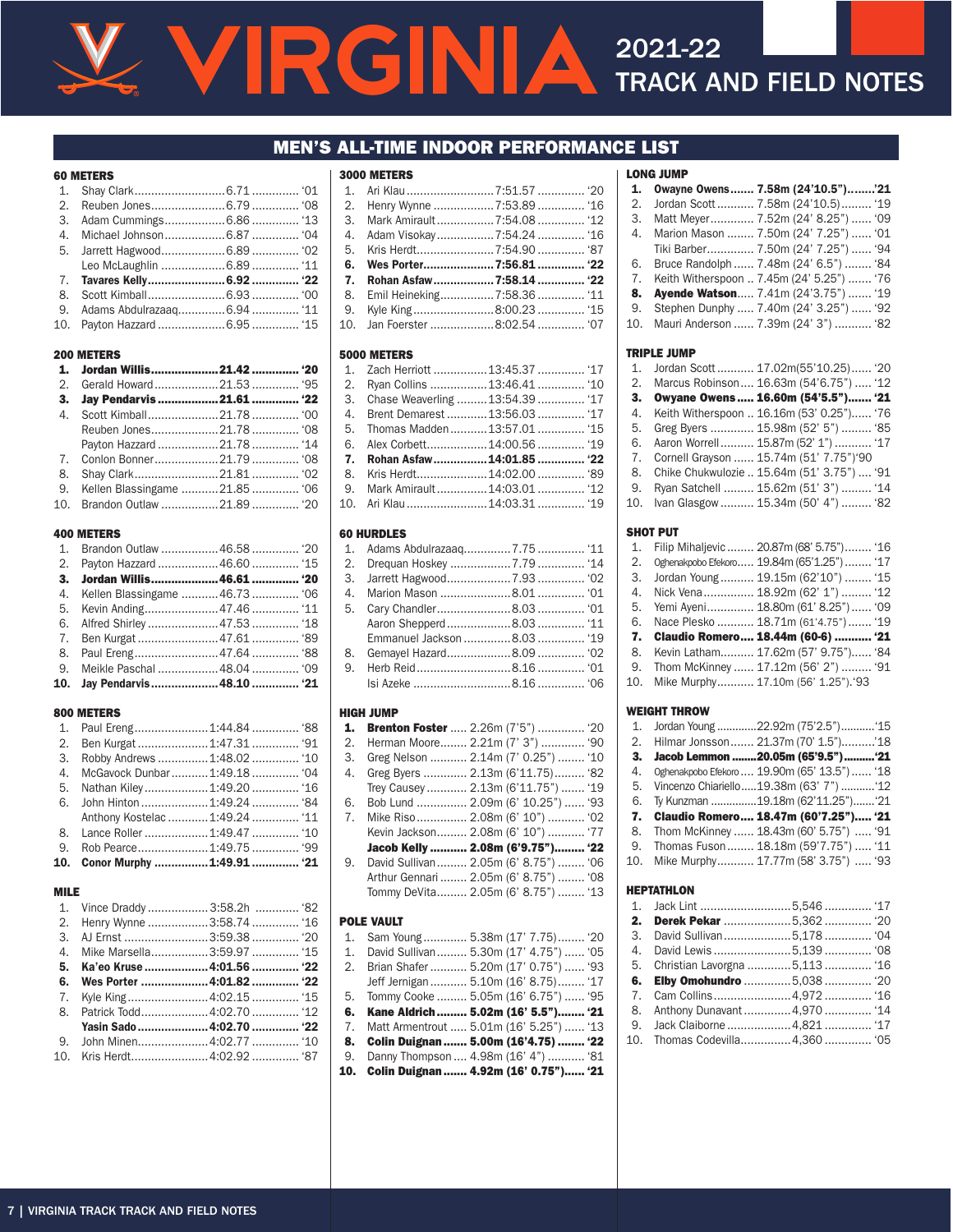# **ENIA** 2021-22 TRACK AND FIELD NOTES

#### MEN'S INDOOR FRESHMAN RECORDS

#### 60 METERS

#### 200 METERS

| <b>2. Brandon Outlaw22.0318</b> |  |
|---------------------------------|--|
|                                 |  |
|                                 |  |
| 5. Jay Pendarvis22.28 '21       |  |

#### 300 METERS

#### 400 METERS

| 1. Brandon Outlaw47.1818  |  |
|---------------------------|--|
|                           |  |
|                           |  |
| 4. Jay Pendarvis48.10 '21 |  |
|                           |  |

#### 500 METERS

| 4. Ray Brown1:03.80 '81 |  |
|-------------------------|--|

5. Dwayne Brake.................1:03.97.........'83

#### 800 METERS

| 1. Robby Andrews1:48.39 '10    |  |
|--------------------------------|--|
| 2. Anthony Kostelac1:49.24 '11 |  |
| 3. Paul Ereng1:49.31 '88       |  |
| 4. Conor Murphy 1:49.91 '21    |  |
| 5. Nathan Kiley1:51.08 '14     |  |

#### 1000 METERS

| 1. Rob Pearce2:27.69 '97     |  |
|------------------------------|--|
| 2. Billy Convey2:28.30 '84   |  |
| 3.   TJ Hobart 2:28.40 '11   |  |
| 4. Brett Johnson2:28.47 '10  |  |
| 5. Ken Cheeseman 2:29.80 '85 |  |

#### MILE

| 1. Alex Tatu ……………………4:03.00………'05 |  |
|------------------------------------|--|
| 2. Mike Marsella4:03.18 '14        |  |
| 3. Matthew Novak4:03.93 '16        |  |
| 4. Sintayehu Taye4:04.04 '09       |  |
| 5. Henry Wynne 4:04.37 '14         |  |

#### 3,000 METERS

| 2. Wes Porter 8:06.18 '21       |  |
|---------------------------------|--|
| 3. Brent Demarest 8:09.59 '15   |  |
| 4. Connor Rog 8:09.76 '14       |  |
| 5. Chase Weaverling 8:11.28 '16 |  |

#### 5,000 METERS

| 1. Thomas Madden13:57.01 '15     |  |
|----------------------------------|--|
| 2. Chris Foley 14:03.67 '12      |  |
| 3. Chase Weaverling 14:03.72 '16 |  |
| 4. Brent Demarest 14:14.74 '15   |  |
| 5. Connor Rog 14:15.23 '14       |  |
|                                  |  |

#### 60m HURDLES

| 4. Jeremiah Wilson 8.20 '21 |  |
|-----------------------------|--|
|                             |  |

# Jack Lint ........................8.23..............'16

- HIGH JUMP
- 1. Trey Causey ...........2.13m(6'11.75)......'19 2. Mike Riso..............2.08m (6' 10").......'02
- 3. Tommy DeVita........2.04m (6' 8.5")......'11
- 4. Arthur Gennari.......2.03m (6' 8").........'07
- 5. Gerald Howard.......2.00m (6' 7").........'93 Cordell Green .......2.00m (6' 7").........'95

#### POLE VAULT

| 1. Sam Young 5.10m (16' 8.75)  '17     |  |  |
|----------------------------------------|--|--|
| 2. David Sullivan4.97m (16' 3.75") '03 |  |  |
| 3. Brian Shafer4.90m (16' 1") '90      |  |  |
| 4. Jake Williams  4.87m (16' 0")  '91  |  |  |
| 5. Greg Blair4.82m (15' 10") '03       |  |  |

#### LONG JUMP

|  | 1. Matt Meyer7.52m (24' 8.25")'09             |
|--|-----------------------------------------------|
|  | 2. Tiki Barber7.48m (24' 6.75") '94           |
|  | <b>3. Avende Watson</b> 7.41m (24'3.75")  '19 |
|  | 4. Jordan Scott7.38m (24' 2.5")  '17          |
|  | 5. Marion Mason  7.24m (23' 9.25") '98        |

#### TRIPLE JUMP

|  | 1. Jordan Scott16.36m (53' 8.25) '17    |
|--|-----------------------------------------|
|  | 2. Aaron Worrell15.64m (51'3.75") '14   |
|  | 3. Owyane Owens15.27m (50' 1.25") '20   |
|  | 4. Ryan Satchell  15.02m (49' 3.5") '12 |
|  | 5. Darryl Smith  14.70m (48' 4")  '79   |

#### SHOT PUT

| 1. Filip Mihaljevic 19.63m (64'5") '15      |
|---------------------------------------------|
| 2. Nick Vena18.92m (62' 1") '12             |
| 3. Oghenakpobo Efekoro  18.82m (61' 9") '16 |
| 4. Claudio Romero18.44m (60'6"  '21         |
| 5. Mike Theuerkauf16.51m (54' 2") '89       |
|                                             |

#### WEIGHT THROW

| 1. Hilmar Jonsson20.32m (66'8")'16             |
|------------------------------------------------|
| 2. Jacob Lemmon 20.05m (65'9.5") '21           |
| 3. Oghenakpobo Efekoro  18.86m (61' 10.5") '16 |
| 4. Claudio Romero18.47m (60' 7.25")'21         |
| 5. Vincenzo Chiarello  16.40m (53' 9.75") '09  |

#### HEPTATHLON

|  | 3. Anthony Dunavant4,970 '14<br>5. Cam Collins4,793 '15 |
|--|---------------------------------------------------------|

#### Current Cavaliers in Bold

All-time lists are based on a student-athlete's best time/mark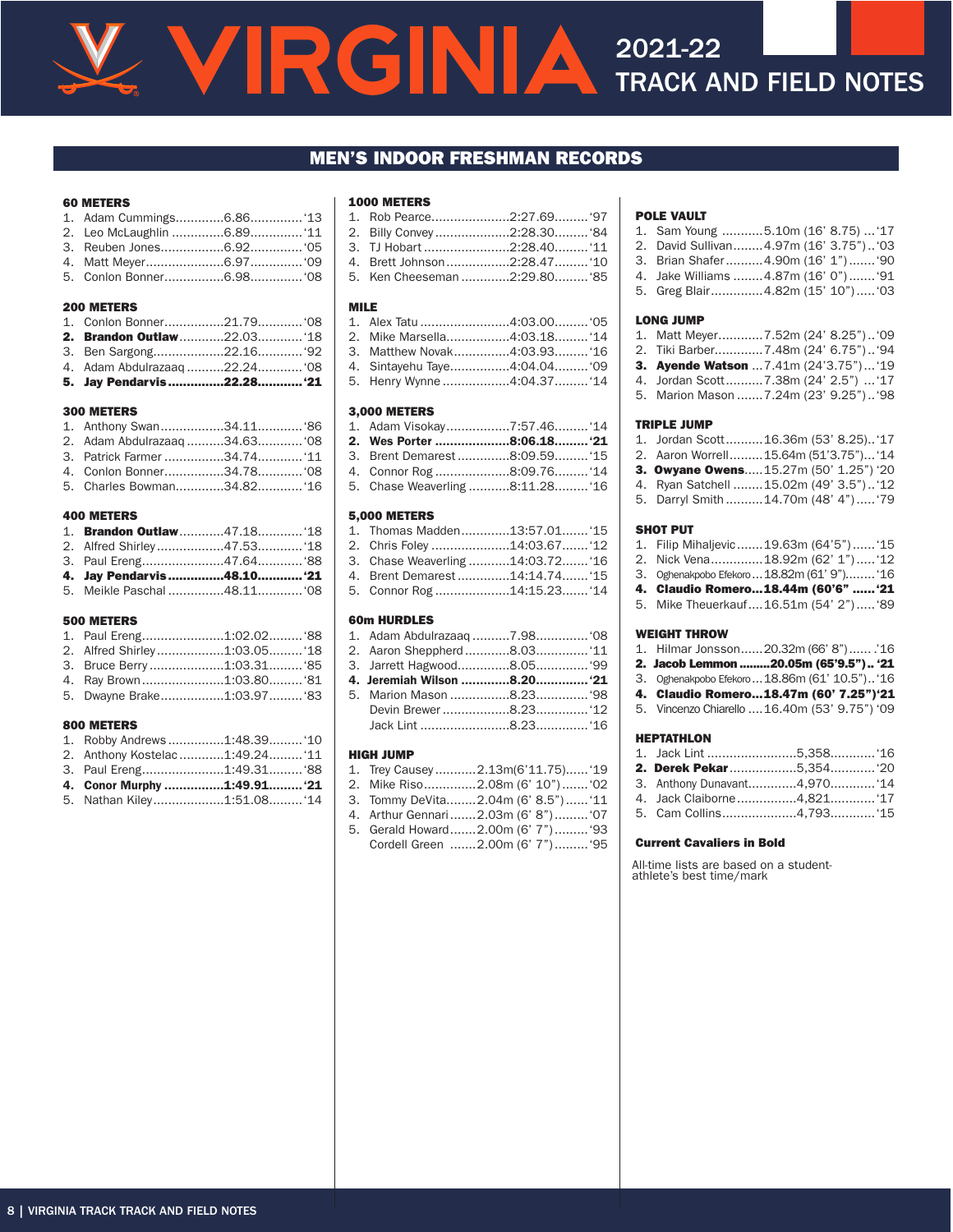### WOMEN'S ALL-TIME INDOOR PERFORMANCE LIST

#### 60 METERS

| 10. Janne'a Bridgeford 7.50  '08 |  |
|----------------------------------|--|

#### 200 METERS

| 2. Jada Seaman 23.56  '21       |  |
|---------------------------------|--|
| 3. Jordan Lavender 23.80  '15   |  |
|                                 |  |
|                                 |  |
| 6. Danielle Williams 23.97  '12 |  |
| 7. Kayla Bonnick24.14  '21      |  |
| 8. Kelly Miller 24.17  '99      |  |
|                                 |  |
|                                 |  |

#### 400 METERS

| 1. Jordan Lavender 52.59  '13   |  |
|---------------------------------|--|
| 2. Andrenette Knight 53.50  '20 |  |
|                                 |  |
|                                 |  |
|                                 |  |
|                                 |  |
|                                 |  |
|                                 |  |
|                                 |  |
|                                 |  |
|                                 |  |

#### 800 METERS

| 1. Vanessa Fabrizio  2:07.24  '15 |  |
|-----------------------------------|--|
|                                   |  |
|                                   |  |
|                                   |  |
| 5. Alahna Sabbakhan 2:08.20  '22  |  |
|                                   |  |
| 6. Keara Seasholtz 2:08.43  '21   |  |
| 7. Kim Kelly 2:09.27  '85         |  |
| 8. Jill Haworth 2:09.62  '83      |  |
| 9. Cathron Birge 2:09.71  '90     |  |

#### MILE

| 1. Jill Haworth 4:34.32  '82      |  |
|-----------------------------------|--|
|                                   |  |
| 3. Vicky Fouhy4:34.87  '13        |  |
| 4. Mia Barnett 4:35.09  '22       |  |
| 5. Lesley Welch 4:35.56  '82      |  |
|                                   |  |
| 7. Marissa Schmidt 4:41.10  '82   |  |
| 8. Michele Rowen 4:41.57  '87     |  |
|                                   |  |
| 10. Catherine White  4:42.80  '11 |  |

#### 3,000 METERS

|  | Claire Forbes 9:18.80  '92        |
|--|-----------------------------------|
|  | 3. Stephanie Garcia  9:19.44  '11 |
|  | 4. Martha White9:19.58 '83        |
|  |                                   |
|  | 6. Barbara Strehler  9:22.85  '14 |
|  |                                   |
|  | 8. Catherine White  9:24.43  '10  |
|  | 9. Patty Matava 9:25.83  '87      |
|  | 10. Michele Rowen 9:25.8h  '85    |

#### 5,000 METERS

|  | 1. Margaret Groos  15:34.71  '81   |  |
|--|------------------------------------|--|
|  |                                    |  |
|  |                                    |  |
|  |                                    |  |
|  | 4. Barbara Strehler  16:16.32  '14 |  |
|  | 5. Emily Harrison  16:16.53  '08   |  |
|  | 6. Lesley Welch  16:21.6h  '82     |  |
|  | 7. Maria Hauger16:22.07  '14       |  |
|  |                                    |  |
|  |                                    |  |
|  | 10. Martha White 16:31.6h  '82     |  |

#### 60 HURDLES

#### HIGH JUMP

| Sherry Gould  1.87m (6' 1.5")  '94<br>1.     |
|----------------------------------------------|
| 2. Ann Bair 1.83m (6' 0")  '83               |
| Robin Landes  1.82m (5' 11.25")  '88<br>3.   |
| Karen DiDonato  1.80m (5' 10.75')  '91<br>4. |
| Pearl Bickersteth  1.79m (5'10.5")  '12      |
| Rachel Marks  1.78m (5' 10")  '04<br>6.      |
| 7. Rebecca Hawkins 1.77m (5'9.75") '22       |
| Kate Doyle 1.75m (5' 8.75")  '90<br>8.       |
| 9. Janelle Clayton  1.74m (5' 8.5")  '10     |
| 10. Susan Brownell 1.73m (5' 8.25")  '80     |
| Karen Hatchett  1.73m (5' 8.25")  '81        |
| 5.                                           |

#### POLE VAULT

| 1.  | Bridget Guy 4.41m (14'5.5")  '19          |
|-----|-------------------------------------------|
| 2.  | Maya Maloney  4.12m (13'6.25") '20        |
| 3.  | Trina Barcarola  4.00m (13'1.5") '22      |
| 4.  | Sarah DeVita  3.97m (13'0.25")  '15       |
| 5.  | Theresa Demaria  3.96m (12'11.75")  '17   |
| 6.  | Katie Freix  3.95m (12'11.5")  '18        |
|     |                                           |
| 7.  | Gabriella Recce 3.92m (12'10.25") '22     |
|     | 8. Vika Ospenko  3.80m (12' 5.75")  '03   |
|     | <b>Riley Larsen </b> 3.80m (12'5.5")  '20 |
|     | Caroline Danenbaum 3.80m (12'5.5")  '22   |
| 10. | Katie Darraugh  3.75m (12' 3.5")  '10     |
|     |                                           |

|          | <b>LONG JUMP</b>                                                         |
|----------|--------------------------------------------------------------------------|
| 1.       |                                                                          |
| 2.       | Dana Boone  6.44m (21' 1.50")  '91                                       |
| 3.       | Kiamesha Otey 6.39m (20' 11.75")  '02                                    |
| 4.       | Sonja Fridy 6.38m (20' 11.25") '87                                       |
| 5.       | Khyasia Caldwell  6.29m (20' 7.75")  '20                                 |
| 6.       | Nicole Kimbrough 6.27m (20' 7")  '95                                     |
| 7.       | Kelly Miller  6.22m (20' 5")  '99                                        |
| 8.       | Angela Griffith 6.15m (20' 2.25")  '92                                   |
| 9.       | Latanya Wynn  6.10m (20' 0.25")  '88                                     |
| 10.      | Tomika Ferguson6.09m (19' 11.75")'06                                     |
|          | Mia Barron 6.09m (19' 11.75")'18                                         |
|          | <b>TRIPLE JUMP</b>                                                       |
| 1.       | Tomika Ferguson13.53m (44' 4.75") '07                                    |
| 2.       | Naccole Guinn 13.14m (43' 1.25")'01                                      |
| 3.       | Khyasia Caldwell13.05m (42' 9.75") '21                                   |
| 4.       | Kelly McKee  13.00m (42'8")  "19                                         |
| 5.       | Dallas Rose 12.98m (42' 7")  '12                                         |
| 6.       | Dana Boone 12.86m (42' 2.25") '91                                        |
| 7.       | Michele Johnson. 12.78m (41' 11")  '87                                   |
| 8.       | Mia Barron  12.71m (41'8.5")  '17                                        |
| 9.       | Rashawnda James12.59m (41' 3.75") '09                                    |
| 10.      | Zoe Rice12.47m (40' 11") '21                                             |
|          | <b>SHOT PUT</b>                                                          |
| 1.       | Billie-Jo Grant  16.55m (54' 3.5")  '08                                  |
| 2.       | Christine Bohan 16.53m (54' 2.75")  '16                                  |
| 3.       | Maria Deaviz 16.62m (53'10.05") '22                                      |
| 4.       | Brittany Jones16.27m (53'4.5") '20                                       |
| 5.       | Maureen Laffan 15.97m (52' 4.75") '10                                    |
| 6.       | Eliese Mitchell  15.72m (51' 7")  '03                                    |
| 7.       | Kelly Bodiford 15.65m (51' 4.25")'91                                     |
| 8.       | Emily Vannoy 15.42m (50' 7.25")  '10                                     |
| 9.       | Ashley Anumba  15.27m (49'5.5)  '22                                      |
| 10.      | Kaiya Saunders  15.12m (49' 7.25") '22                                   |
|          | <b>WEIGHT THROW</b>                                                      |
| 1.       | Eliese Mitchell  20.06m (65' 9.75")  '02                                 |
| 2.       | Maureen Laffan  18.54m (60' 10")  '12                                    |
| 3.       | Erin Wykoff  17.75m (58' 3")  '12                                        |
| 4.       | Jade Baker  17.46m (57'3.5") 19                                          |
| 5.       | Alexa Manning  17.09m (56' 1")  '08                                      |
| 6.<br>7. | Ann Crouse  17.08m (56' 0.5")  '96<br>Eva Mustafic 16.92m (55'6.25") '19 |
|          |                                                                          |

#### 9. Morgan Johnson. 16.35m (53' 7.75")........ '22 10. Logan Clements.. 16.30m (53'5.75") ......... '14

#### PENTATHLON

| 1. Susan Brownell4,153 '82   |  |
|------------------------------|--|
|                              |  |
| 3. Alix Still3,974  '21      |  |
| 4. Holly Sullivan 3,912  '18 |  |
|                              |  |
|                              |  |
| 7. Beth Sheehan3,678 '83     |  |
|                              |  |
| 9. Anna Finger 3,659  '13    |  |
|                              |  |
|                              |  |

8. Lauren Connelly ...16.67m (54' 8.25'')........... '96

All-time lists are based on a student-athlete's best time/mark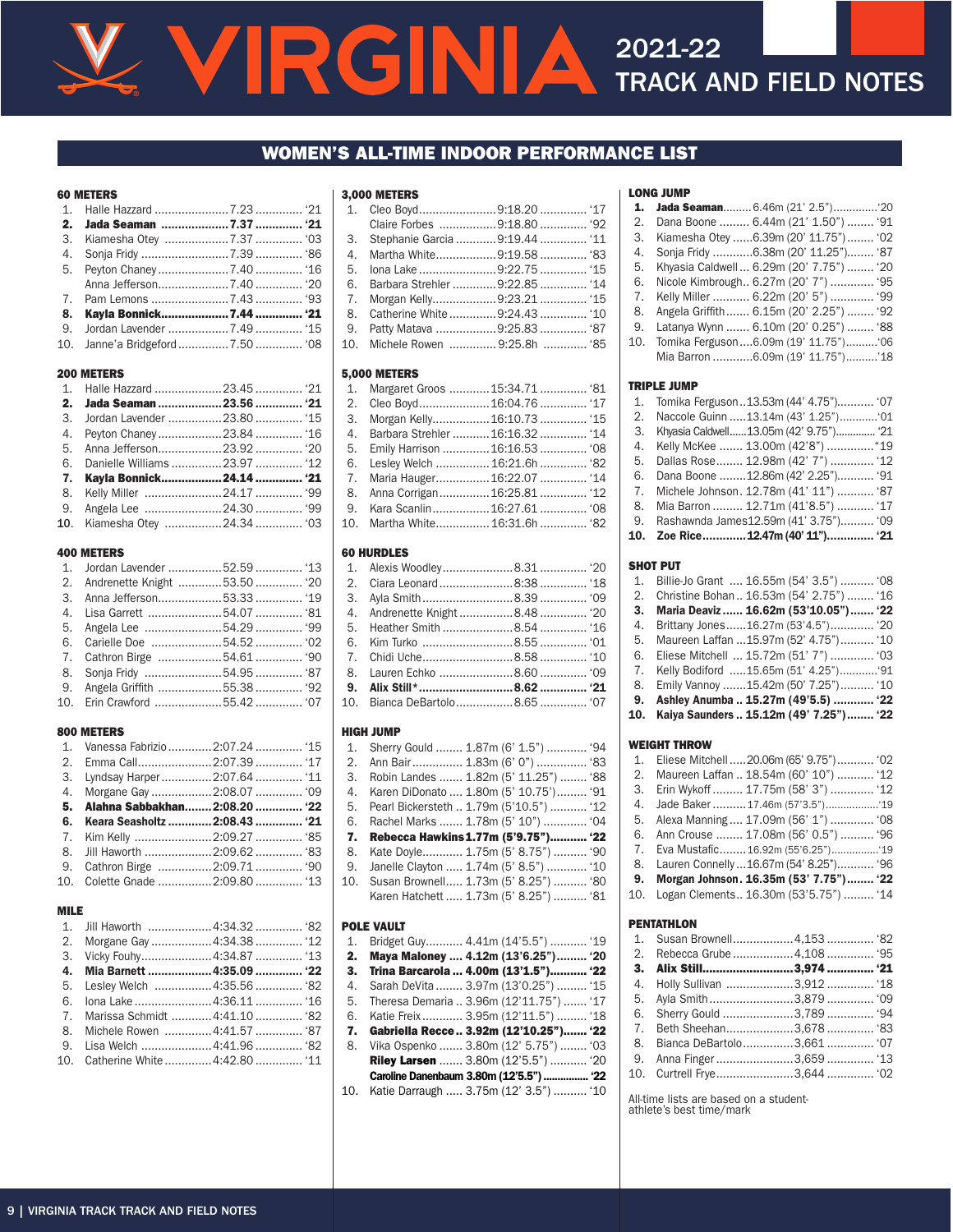#### MEN'S INDOOR FRESHMAN RECORDS

#### 60-METER DASH

| 3. Kayla Bonnick7.48  '21 |  |
|---------------------------|--|
|                           |  |
|                           |  |
|                           |  |

#### 200-METER DASH

| 2. Halle Hazzard 23.45  '21 |  |
|-----------------------------|--|
| 3. Kayla Bonnick24.14  '21  |  |
|                             |  |
|                             |  |

#### 300-METER DASH

| <b>3. Anna Jefferson </b> 39.63  '17 |  |
|--------------------------------------|--|
|                                      |  |
| 5. Kayla Bonnick 40.25  '21          |  |

#### 400-METER DASH

| 2. Michelle Samuels 55.81  '91     |  |
|------------------------------------|--|
|                                    |  |
| 4. Anzhelika Parenchuk  56.08  '21 |  |
|                                    |  |

#### 500-METER DASH

| 2. Phyllis Buber1:14.90  '84    |  |
|---------------------------------|--|
|                                 |  |
|                                 |  |
| 5. Shelley McBride 1:16.68  '86 |  |

#### 800-METER RUN

| 1. Emma Call 2:07.39  '17         |  |
|-----------------------------------|--|
|                                   |  |
| 3. Keara Seasholtz  2:08.43  '21  |  |
| 4. Vanessa Fabrizio  2:08.79  '11 |  |
| 5. Sandy Schuler 2:09.90  '85     |  |

#### 1000-METER RUN

| 1. Sandy Schuler 2:44.40  '85         |  |
|---------------------------------------|--|
| 2. Shelley McBride 2:50.40  '86       |  |
| <b>3. Maddie Rennyson</b> 2:54.65 "18 |  |
| 4. Claire Forbes 2:55.31  '90         |  |
| 5. Alexia Roux2:56.80  '16            |  |

#### 1-MILE RUN

| 1. Claire Forbes 4:49.48  '90   |  |
|---------------------------------|--|
| 2. Tasia Potasinski4:51.49  '10 |  |
| 3. Megan Rebholz 4:53.87  '15   |  |
| 4. Lara Drauglis 4:53.94  '91   |  |
| 5. Michelle Rowen4:54.10  '84   |  |

#### 3000-METER RUN

| 1. Maria Hauger9:29.20  '14     |  |
|---------------------------------|--|
| 2. Sarah Fakler 9:37.45  '14    |  |
| 3. Katharine Walker9:38.96  '11 |  |
| 4. Megan Rebholz9:42.5515       |  |
| 5. Cleo Boyd9:47.23  '14        |  |

#### 5000-METER RUN

| 1. Lesley Welch16:21.60  '82     |  |
|----------------------------------|--|
| 2. Maria Hauger16:22.07 '14      |  |
| 3. Cleo Boyd16:29.16 '14         |  |
| 4. Sarah Fakler 16:32.01  '14    |  |
| 5. Katharine Walker16:46.02  '11 |  |

#### 60-METER HURDLES

| Nadia Sauders 8.77  '21      |  |
|------------------------------|--|
| 5. Shantell Bingham8.82  '12 |  |
|                              |  |
|                              |  |
|                              |  |
|                              |  |

#### HIGH JUMP

| 1. Karen Didonota 1.71m (5'7.5") '87 |                                |
|--------------------------------------|--------------------------------|
| 2. Janelle Clayton 1.70m (5' 7") '10 |                                |
| Pearl Bickersteth 1.70m (5' 7") '10  |                                |
| Emily Kianka 1.70m (5' 7") '11       |                                |
|                                      | Moira Cronin 1.70m (5' 7") '12 |

#### POLE VAULT

| 1. Bridget Guy 3.97m (13' 0.25") 15        |  |
|--------------------------------------------|--|
| Maya Maloney  3.97m (13'0.25") '20         |  |
| 3. Theresa Demaria 3.96m(12'11.75) '17     |  |
| 4. Katie Freix  3.82m (12' 6.5"). '15      |  |
| <b>5. Riley Larsen</b> 3.77m (12'4.5") '20 |  |

#### LONG JUMP

| <b>1. Jada Seaman</b> 6.46m (21' 2.5"). '20 |  |
|---------------------------------------------|--|
| 2. Kiamesha Otey  6.00m (19' 8.25") '00     |  |
| 3. Sonja Fridy 5.99m (19' 8") '84           |  |
| 4. Dana Boone  5.96m (19' 6.75" '88         |  |
| 5. Mia Barron  5.94m (19' 6") '15           |  |
|                                             |  |

#### TRIPLE JUMP

| 1. Dallas Rose 12.56m (41' 2.5")'10      |                                          |
|------------------------------------------|------------------------------------------|
| 2. Mia Barron  12.33m (40' 5.5") '15     |                                          |
| 3. Britni Strates  12.32m (40' 5") '12   |                                          |
| 4. Nadia Saunders  12.23m (40' 1.5") '21 |                                          |
|                                          | 5. Rashawanda James  12.19m (40' 0") '08 |

#### SHOT PUT

| 1. Maria Deaviz 15.43m (50' 7.5")'21    |  |
|-----------------------------------------|--|
| 2. Emily Vannoy  15.42m (50' 7.25")'10  |  |
| 3. Brittany Jones 15.21m (49'11"). '18  |  |
| 4. Anna Grant  14.94m (49' 0.25"). '08  |  |
| 5. Christine Bohan  14.78m (48' 6") '14 |  |
|                                         |  |

#### WEIGHT THROW

| 1. Eva Mustafic 16.92m (55'6.25").19    |  |
|-----------------------------------------|--|
| 2. Brittany Jones  16.24m (53'3.5")'18  |  |
| 3. Emily Vannoy  16.00m (52' 6") '10    |  |
| 4. Kristy Martin 15.50m (50' 10.5") '97 |  |
| 5. Erin Wykoff  15.11m (49' 7") '09     |  |

#### PENTATHLON

#### Current Cavaliers in Bold

All-time lists are based on a studentathlete's best time/mark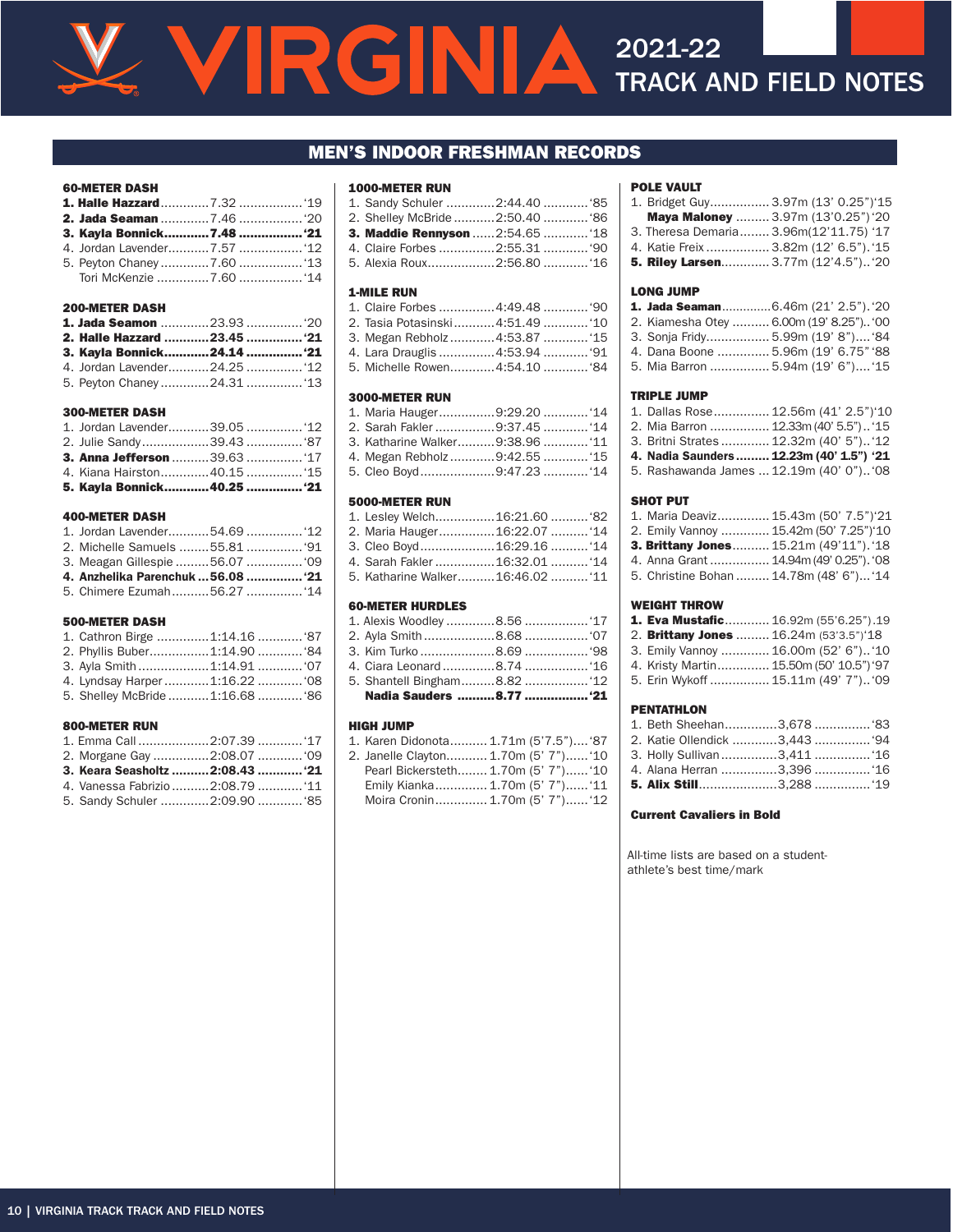RGINIA

# TRACK AND FIELD NOTES

#### Women

| 4x400      |            |                                                  |      |
|------------|------------|--------------------------------------------------|------|
| 1.         |            | 3:39.43 Chaney, Fabrizio, Wright, Lavender       | 2014 |
| 2.         |            | 3:39.77 Ezumah, Fabrizio, Wright, Lavender       | 2015 |
| З.         |            | 3:39.93 Sandy, Hinton, Birge, Fridy              | 1987 |
| 4.         |            | 3:39.36* Chaney, Lavender, Ezumah, Wright        | 2014 |
| 5.         |            | 3:40.79 Parenchuk, Seaman, Sabbakhan, Knight     | 2021 |
| <b>DMR</b> |            |                                                  |      |
| 1.         |            | 10:56.84 Barnett, Parenchuk, Appleton, Seasholtz | 2022 |
| 2.         |            | 10:59.33 Gay, Smith, Harper, Garcia              | 2011 |
| З.         |            | 11:00.05* Appleton, Seaman, Sabbakhan, Barnett   | 2022 |
| 4.         |            | 11:13.70 Barnett, Seasholtz, Bolton, Appleton    | 2022 |
| 5.         |            | 11:14.15 Gay, Fabrizio, Harper, Garcia           | 2011 |
| Men        |            |                                                  |      |
| 4x400      |            |                                                  |      |
| 1.         | 3:11.64    | Sherman, Willis, Davis, Pendarvis                | 2022 |
| 2.         | 3:11.76    | <b>Willis, Shirley, Dixon, Outlaw</b>            | 2018 |
| 3.         | 3:11.93    | Bowman, Carrington, Kiley, Dixon                 | 2017 |
|            | 4. 3:12.52 | Hazzard, Kiley, Carrington, Bartha               | 2015 |
| 5.         | 3:12.55    | Hayes, Taylor, Kugrat, Ereng                     | 1989 |
| <b>DMR</b> |            |                                                  |      |
| 1.         | 9:29.86    | Jesien, Paschal, Roller, Taye                    | 2009 |
| 2.         | 9:31.23    | Kostelac, Hazzard, Burton, Gilland               | 2013 |
| 3.         | 9:32.36    | Marsella, Hazzard, Kiley, King                   | 2015 |
| 4.         | 9:34.38    | Johnson, Anding, Kostelac, Heineking             | 2011 |

5. 9:34.78 Gilland, Anding, Roller, Kostelac 2012

# INDOOR RELAY RECORDS NON-NCAA EVENT RECORDS

2021-22

| <b>55 Meters</b>               |                                    |      |
|--------------------------------|------------------------------------|------|
| 6.82<br><b>55m Hurdles</b>     | Sonya Fridy                        | 1986 |
| 7.90<br>60 Yards               | Michele Johnson                    | 1986 |
| 6.9h                           | <b>Brenda Brown</b>                | 1981 |
| <b>60y Hurdles</b><br>7.8h     | Susan Brownell                     | 1982 |
| <b>300 Meters</b><br>39.05     | Jordan Lavender                    | 2012 |
| 440 Yards<br>54.0h             | Lisa Garrett                       | 1981 |
| <b>500 Meters</b><br>1:09.89   | Sonya Fridy                        | 1987 |
| 600 Yards<br>1:24.67           | <b>Phyllis Buber</b>               | 1985 |
| 600 Meters<br>1:31.58          | <b>Keara Seasholtz</b>             | 2021 |
| 880 Yards<br>2:10.27           | Kim Kelly                          | 1985 |
| <b>1.000 Meters</b><br>2:44.40 | Sandy Schuler                      | 1985 |
| <b>1,000 Yards</b><br>2:30.43  | Kim Kelly                          | 1985 |
| <b>1,500 Meters</b><br>4:17.24 | Margaret Groos                     | 1981 |
| Two-Mile<br>9:52.3h            | Margaret Groos                     | 1980 |
| <b>Three-Mile</b>              | 15:25.25 Martha White              | 1982 |
| 4x800m Relay<br>8:55.19        | Fabrizio, Weatherly, Gnade, Garcia | 2011 |
| <b>MEN</b>                     |                                    |      |
| <b>55 Meters</b>               |                                    |      |
| 6.21<br><b>55m Hurdles</b>     | <b>Bruce Randolph</b>              | 1984 |
| 7.33<br>60 Yards               | <b>Robert Archer</b>               | 1984 |
| 6.0h<br><b>300 Meters</b>      | <b>Kent Merritt</b>                | 1972 |
| 34.04<br>440 Yards             | Jordan Willis                      | 2021 |
| 49.9h<br>500 Meters            | John Morris                        | 1970 |
| 1:02.44<br>500 Yards           | Paul Ereng                         | 1988 |
| 1:02.79<br>600 Meters          | David Revelle                      | 1983 |
| 1.11.99<br>600 Yards           | Dwayne Brake                       | 1983 |
| 109.8h<br>880 Yards            | David Revelle                      | 1983 |
| 1:56.1h<br><b>1,000 Meters</b> | James Wood                         | 1973 |
| 2:20.57<br><b>1,000 Yards</b>  | Ray Brown                          | 1984 |
| 2.07.31<br><b>1,500 Meters</b> | Ray Brown                          | 1984 |
| 3:45.04<br><b>Two-Mile</b>     | John Hinton                        | 1985 |
| 8:40.49<br><b>Three-Mile</b>   | Kris Herdt                         | 1987 |
| <b>Pentathion</b>              | 13:43.03 Colin Peddie              | 1985 |
| 3,915                          | <b>Stephen Dunphy</b>              | 1991 |
| 4x800m Relay<br>7:26.49        | Vrhovac, A. Bowman, Taye, Andrews  | 2010 |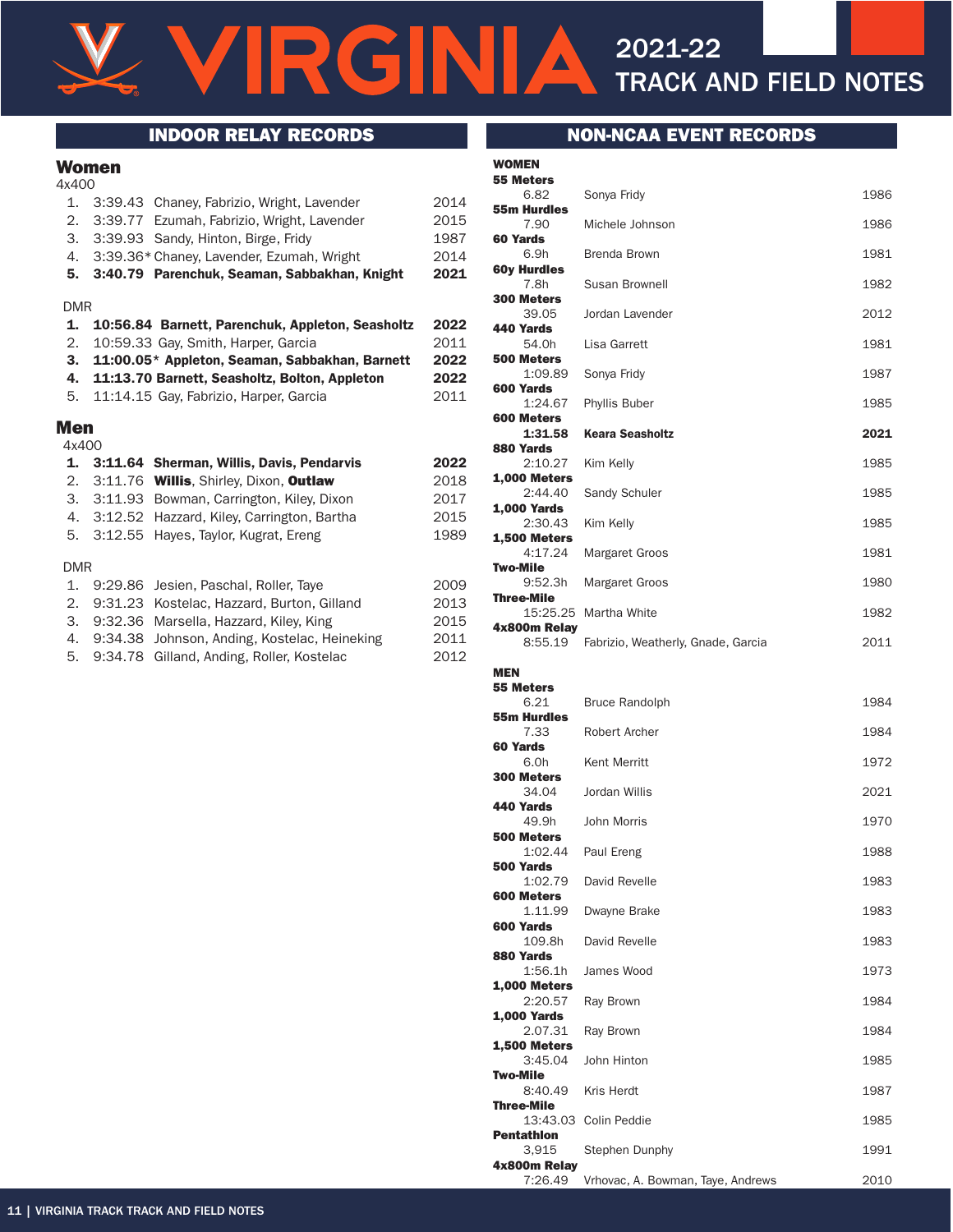# RGIN  $\blacktriangle$ 2021-22 TRACK AND FIELD NOTES

# MEN'S ACC INDOOR CHAMPIONSHIP HISTORY

#### ACC CHAMPIONS

|      | ш                       |              |
|------|-------------------------|--------------|
| 1954 | Ray Quillen             | HJ           |
| 1957 | Henry Davenport         | PV           |
| 1958 | <b>Henry Davenport</b>  | PV           |
|      | <b>Clarence Roberts</b> | PV           |
| 1968 | <b>Mike Harvey</b>      | IJ           |
| 1970 | Jim Shannon             | IJ           |
| 1972 | Kent Merritt            | 60y          |
|      |                         |              |
|      | Virginia                | Mile Relay   |
| 1973 | Kent Merritt            | 60y          |
| 1975 | Keith Witherspoon       | TJ           |
| 1976 | Keith Witherspoon       | TJ           |
| 1977 | <b>Greg Canty</b>       | 1000y        |
| 1978 | Greg Canty              | 1000y        |
|      | Virginia                | 2-Mile Relay |
| 1979 | Greg Canty              | 1000y        |
|      | Virginia                | 2-Mile Relav |
| 1980 | Greg Canty              | 1000y        |
| 1988 | Herman Moore            | HJ           |
| 1989 | Paul Ereng              | 800m         |
|      | Ben Kurgat              | 400m         |
| 1990 | Herman Moore            | HJ           |
| 1991 | Cornell Grayson         | TJ           |
|      |                         |              |
|      | Ben Kurgat              | 800m         |
|      | <b>Thom McKinney</b>    | SP           |
| 1992 | Ben Kurgat              | 800m         |
| 1993 | Michael Murphy          | WT           |
| 1994 | Rob Cook                | 3000m        |
| 2005 | McGavock Dunbar         | 800m         |
| 2008 | Virginia                | <b>DMR</b>   |
| 2009 | Ryan Collins            | 5000m        |
| 2010 | <b>Robby Andrews</b>    | 800m         |
|      | <b>Ryan Collins</b>     | 5000m        |
|      | Virginia                | <b>DMR</b>   |
| 2011 | <b>Ryan Collins</b>     | 5000m        |
|      | Anthony Kostelac        | 800m         |
|      | Marcus Robinson         | TJ           |
|      |                         |              |
| 2012 | Mark Amirault           | 5000m        |
|      | Marcus Robinson         | TJ           |
| 2015 | Payton Hazzard          | 400m         |
|      | <b>Filip Mihaljevic</b> | SP           |
|      | Jordan Young            | WT           |
|      | Virginia                | <b>DMR</b>   |
| 2016 | Filip Mihaljevic        | SP           |
|      | Henry Wynne             | Mile         |
|      | Virginia                | DMR          |
| 2017 | <b>Filip Mihaljevic</b> | SP           |
|      | <b>Jack Lint</b>        | Hept         |
|      | Jordan Scott            | TJ           |
|      | Jordan Young            | WT           |
| 2019 | Jordan Scott            | TJ           |
| 2020 | <b>Brenton Foster</b>   | HJ           |
|      |                         | PV           |
|      | Sam Young               |              |
|      | Jordan Scott            | TJ           |
|      | Derek Pekar             | Hept         |
| 2021 | Owayne Owens            | TJ           |
|      | <b>ALL-ACC</b>          |              |
|      |                         |              |
| 1987 | David Hood              |              |
|      | Kris Herdt              |              |
| 1988 | Herman Moore            |              |
| 1989 | <b>Ben Kurgat</b>       |              |
|      | Paul Ereng              |              |
| 1990 | Thom McKinney           |              |
|      | Brian Shafer            |              |
|      | Herman Moore            |              |
| 1991 | Thom McKinney           |              |
|      | Ben Kurgat              |              |
| 1992 | Ben Kurgat              |              |
| 1993 | Mike Murphy             |              |
| 1994 | Rob Cook                |              |
|      | Mark Hammons            |              |
| 2001 |                         |              |
|      | Shay Clark              |              |
|      | Stephen Gross           |              |
|      | <b>Bob Thiele</b>       |              |
| 2002 | Jarrett Hagwood         |              |
| 2003 | David Sullivan          |              |
| 2004 | McGavock Dunbar         |              |
| 2005 | McGavock Dunbar         |              |
|      | David Sullivan          |              |
| 2006 | Kellen Blassingame      |              |

|      | Alex Tatu                                       |
|------|-------------------------------------------------|
|      | Kevin McHale                                    |
| 2007 | Alex Tatu<br>Jordan Orr                         |
|      | Jan Foerster                                    |
| 2008 | Yemi Ayeni                                      |
|      | Andy Biladeau<br>Ryan Foster                    |
|      | Andrew Jesien                                   |
|      | Brian Lee<br>Jordan Orr                         |
|      | Alex Tatu                                       |
| 2009 | Adams Abdulrazaaq<br>Yemi Ayeni                 |
|      | Kevin Anding                                    |
|      | Alex Bowman<br>Ryan Collins                     |
|      | Emil Heineking                                  |
|      | Brian Lee                                       |
|      | Andrew Lobb<br>Greg Nelson                      |
|      | Meikle Paschal                                  |
|      | Lance Roller<br>Sintayehu Taye                  |
|      | Kevin Tschirhart                                |
| 2010 | Adams Abdulrazaaq<br>Kevin Anding               |
|      | <b>Robby Andrews</b>                            |
|      | Alex Bowman<br>Ryan Collins                     |
|      | Marcus Robinson                                 |
|      | Lance Roller                                    |
| 2011 | Sintayehu Taye<br>Adams Abdulrazaaq             |
|      | Kevin Anding                                    |
|      | <b>Ryan Collins</b><br><b>Brett Johnson</b>     |
|      | Anthony Kostelac                                |
| 2012 | Marcus Robinson<br>Mark Amirault                |
|      | Kevin Anding                                    |
|      | <b>Chris Foley</b><br><b>Thomas Porter</b>      |
|      | Marcus Robinson                                 |
| 2013 | Nick Vena<br>Ryan Satchell                      |
| 2014 | Drequan Hoskey                                  |
|      | Mike Marsella<br><b>Thomas Porter</b>           |
|      | Ryan Satchell                                   |
| 2015 | Aaron Worrell                                   |
|      | Payton Hazzard<br>Kyle King                     |
|      | Mike Marsella                                   |
|      | Filip Mihaljevic<br>Henry Wynne                 |
|      | Jordan Young                                    |
| 2016 | Oghenakpobo Efekoro<br>Kenneth Hagen            |
|      | Nathan Kiley                                    |
|      | <b>Filip Mihaljevic</b><br><b>Matthew Novak</b> |
|      | Adam Visokay                                    |
|      | Henry Wynne<br>Hilmar Jonsson (2nd)             |
|      | Aaron Worrell (2nd)                             |
| 2017 | Zach Herriott<br>Filip Mihaljevic               |
|      | Oghenakpobo Efekoro                             |
|      | Jack Lint<br>Jordan Scott                       |
|      | Henry Wynne                                     |
|      | Jordan Young                                    |
|      | Brent Demarest (2nd)<br>Hilmar Jonsson (2nd)    |
|      | Nace Plesko (2nd)                               |
|      | Chase Weaverling (2nd)<br>Aaron Worrell (2nd)   |
|      | Sam Young (2nd)                                 |
| 2018 | Jordan Scott                                    |

| 2019<br>2020<br>2021                 | Oghenakpobo Efekoro<br>Hilmar Jonsson<br>Mike Marsella (2nd)<br>Nace Plesko (2nd)<br><b>Brenton Foster</b><br>Jordan Scott<br>Trey Causey (2nd)<br>Ari Klau (2nd)<br>Emmanuel Jackson (2nd)<br>Hilmar Jonsson (2nd)<br><b>Brenton Foster</b><br>Sam Young<br>Jordan Scott<br>Derek Pekar<br>Owayne Owens<br>AJ Ernst<br>Brandon Outlaw (2nd)<br>Jordan Willis (2nd)<br>Rohann Asfaw (2nd)<br>Kane Aldrich (2nd)<br>Jacob Lemmon (2nd)<br>Elby Omohundro (2nd)<br>Brandon Outlaw (2nd)<br>Owayne Owens (1st)<br>Claudio Romero (2nd)<br>Jordan Willis (1st) |              |                        |
|--------------------------------------|------------------------------------------------------------------------------------------------------------------------------------------------------------------------------------------------------------------------------------------------------------------------------------------------------------------------------------------------------------------------------------------------------------------------------------------------------------------------------------------------------------------------------------------------------------|--------------|------------------------|
|                                      | <b>ACC PERFORMER OF THE YEAR</b>                                                                                                                                                                                                                                                                                                                                                                                                                                                                                                                           |              |                        |
| 1991<br>2016<br>2017<br>2019<br>2020 | Ben Kurgat<br>Henry Wynne (track)<br>Jordan Young (field)<br>Jordan Scott (field)<br>Jordan Scott (field)                                                                                                                                                                                                                                                                                                                                                                                                                                                  |              |                        |
|                                      | <b>ACC CHAMPIONSHIP FIELD MVP</b>                                                                                                                                                                                                                                                                                                                                                                                                                                                                                                                          |              |                        |
| 2015<br>2020                         | Jordan Young<br>Jordan Scott                                                                                                                                                                                                                                                                                                                                                                                                                                                                                                                               |              |                        |
|                                      | <b>ACC MEET FIELD MVP</b>                                                                                                                                                                                                                                                                                                                                                                                                                                                                                                                                  |              |                        |
| 2010                                 | Robby Andrews                                                                                                                                                                                                                                                                                                                                                                                                                                                                                                                                              |              |                        |
|                                      |                                                                                                                                                                                                                                                                                                                                                                                                                                                                                                                                                            |              |                        |
|                                      | VIRGINIA YEAR-BY-YEAR                                                                                                                                                                                                                                                                                                                                                                                                                                                                                                                                      |              |                        |
| 1954<br>1955                         | 4th (5)<br>6th (7.5)                                                                                                                                                                                                                                                                                                                                                                                                                                                                                                                                       | 1996<br>1997 | 8th (20)<br>7th (29)   |
| 1956                                 | 6th (8)                                                                                                                                                                                                                                                                                                                                                                                                                                                                                                                                                    | 1998         | 6th (31)               |
| 1957<br>1958                         | 4th (13)<br>6th (7.8)                                                                                                                                                                                                                                                                                                                                                                                                                                                                                                                                      | 1999<br>2000 | 6th (37)<br>8th (31)   |
| 1959<br>1960                         | T-7th (2)<br>T-6th (8.2)                                                                                                                                                                                                                                                                                                                                                                                                                                                                                                                                   | 2001<br>2002 | 6th (68)<br>8th (32)   |
| 1961                                 | 5th (13.33)                                                                                                                                                                                                                                                                                                                                                                                                                                                                                                                                                | 2003         | 7th (28)               |
| 1962<br>1963                         | 6th (13.5)<br>8th (0)                                                                                                                                                                                                                                                                                                                                                                                                                                                                                                                                      | 2004<br>2005 | 6th (35)<br>4th (54)   |
| 1964<br>1965                         | 8th (5)<br>8th (9)                                                                                                                                                                                                                                                                                                                                                                                                                                                                                                                                         | 2006<br>2007 | 6th (55)<br>7th (49)   |
| 1966<br>1967                         | 8th (4)<br>8th (1)                                                                                                                                                                                                                                                                                                                                                                                                                                                                                                                                         | 2008<br>2009 | 5th (76.5)<br>3rd (94) |
| 1968                                 | 6th (8)                                                                                                                                                                                                                                                                                                                                                                                                                                                                                                                                                    | 2010         | 4th (77)               |
| 1969<br>1970                         | 6th (11)<br>6th (11)                                                                                                                                                                                                                                                                                                                                                                                                                                                                                                                                       | 2011<br>2012 | 4th (77)<br>4th (80)   |
| 1971<br>1972                         | 7th (12)<br>5th (18)                                                                                                                                                                                                                                                                                                                                                                                                                                                                                                                                       | 2013<br>2014 | 7th (38)<br>6th (54)   |
| 1973<br>1974                         | 6th (14)<br>5th (10)                                                                                                                                                                                                                                                                                                                                                                                                                                                                                                                                       | 2015<br>2016 | 3rd (71)<br>3rd (64)   |
| 1975                                 | 4th (20)                                                                                                                                                                                                                                                                                                                                                                                                                                                                                                                                                   | 2017         | 2nd (98)               |
| 1976<br>1977                         | 5th (17)<br>6th (17.5)                                                                                                                                                                                                                                                                                                                                                                                                                                                                                                                                     | 2018<br>2019 | 6th (49)<br>5th (49)   |
| 1978<br>1979                         | 5th (26)<br>5th (25.5)                                                                                                                                                                                                                                                                                                                                                                                                                                                                                                                                     | 2020<br>2021 | 3rd (87)<br>7th (40)   |
| 1980<br>1987                         | 6th (32)<br>6th (31)                                                                                                                                                                                                                                                                                                                                                                                                                                                                                                                                       |              |                        |
| 1988                                 | 6th (38)                                                                                                                                                                                                                                                                                                                                                                                                                                                                                                                                                   |              |                        |
| 1989<br>1990                         | 5th (50)<br>4th (60)                                                                                                                                                                                                                                                                                                                                                                                                                                                                                                                                       |              |                        |
| 1991<br>1992                         | 4th (70.2)<br>7th (33)                                                                                                                                                                                                                                                                                                                                                                                                                                                                                                                                     |              |                        |
| 1993<br>1994                         | 7th (36)<br>7th (44)                                                                                                                                                                                                                                                                                                                                                                                                                                                                                                                                       |              |                        |